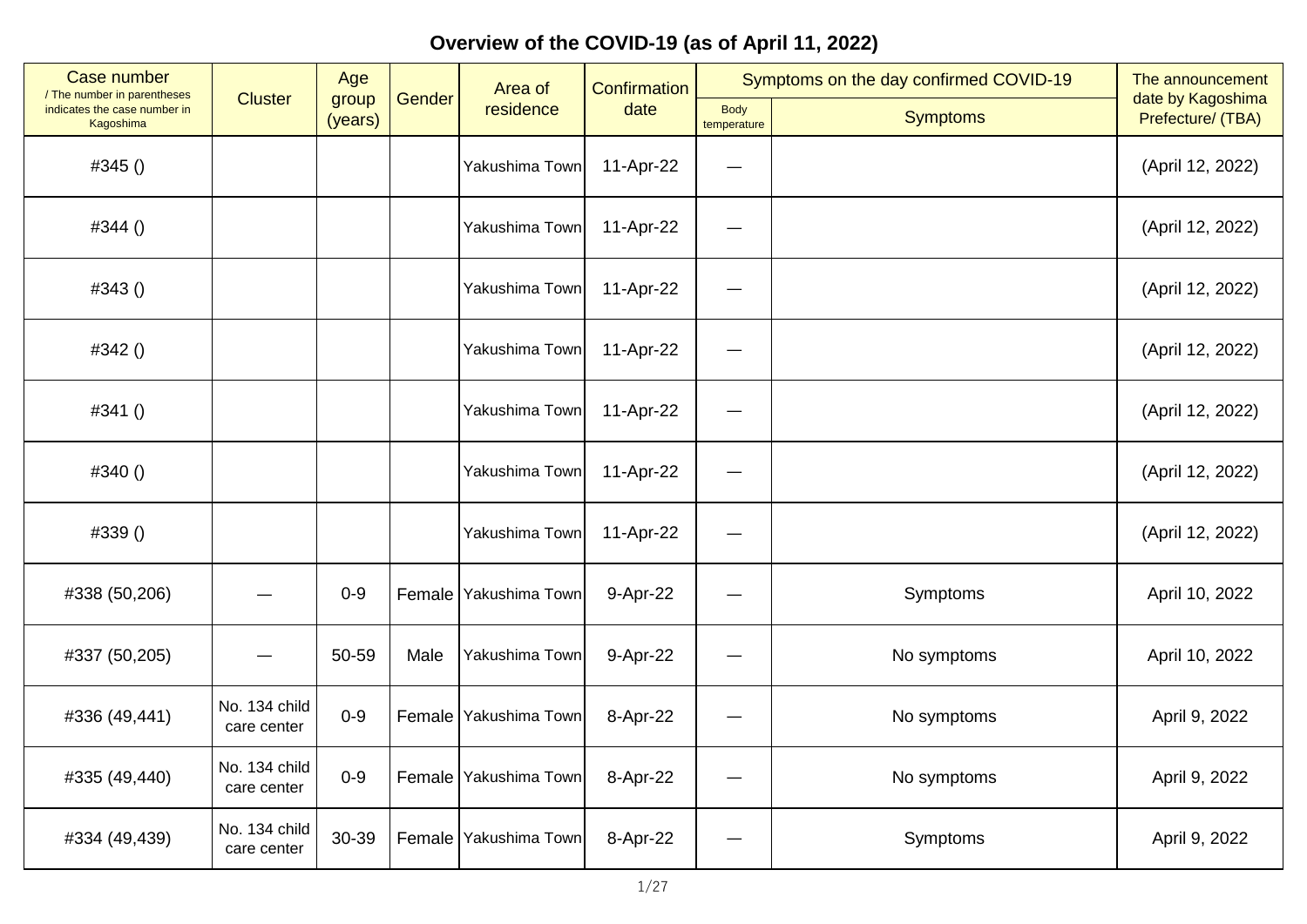| <b>Case number</b><br>/ The number in parentheses |                | Age              |        | Area of                 | Symptoms on the day confirmed COVID-19<br><b>Confirmation</b> |                            |                 | The announcement                       |
|---------------------------------------------------|----------------|------------------|--------|-------------------------|---------------------------------------------------------------|----------------------------|-----------------|----------------------------------------|
| indicates the case number in<br>Kagoshima         | <b>Cluster</b> | group<br>(years) | Gender | residence               | date                                                          | <b>Body</b><br>temperature | <b>Symptoms</b> | date by Kagoshima<br>Prefecture/ (TBA) |
| #333 (49,435)                                     |                | $0-9$            | Male   | Yakushima Town          | 8-Apr-22                                                      | —                          | Symptoms        | April 9, 2022                          |
| #332 (49,432)                                     |                | 40-49            |        | Female Yakushima Town   | 8-Apr-22                                                      | <u>—</u>                   | Symptoms        | April 9, 2022                          |
| #331 (49,427)                                     |                | $10 - 19$        |        | Female   Yakushima Town | 8-Apr-22                                                      |                            | Symptoms        | April 9, 2022                          |
| #330 (49,424)                                     |                | $0 - 9$          | Male   | Yakushima Town          | 8-Apr-22                                                      |                            | Symptoms        | April 9, 2022                          |
| #329 (48,955)                                     |                | 40-49            | Male   | Yakushima Town          | 7-Apr-22                                                      | —                          | Symptoms        | April 8, 2022                          |
| #328 (48,860)                                     |                | $10 - 19$        | Male   | Yakushima Town          | 7-Apr-22                                                      |                            | Symptoms        | April 8, 2022                          |
| #327 (48,859)                                     |                | 60-69            |        | Female Yakushima Town   | 7-Apr-22                                                      |                            | Symptoms        | April 8, 2022                          |
| #326 (48.808)                                     |                | $0 - 9$          | Male   | Yakushima Town          | 7-Apr-22                                                      | $\qquad \qquad$            | Symptoms        | April 8, 2022                          |
| #325 (48,794)                                     |                | 20-29            | Male   | Yakushima Town          | 7-Apr-22                                                      |                            | Symptoms        | April 8, 2022                          |
| #324 (48,219)                                     |                | $0 - 9$          |        | Female   Yakushima Town | 6-Apr-22                                                      | —                          | Symptoms        | April 7, 2022                          |
| #323 (48,216)                                     |                | $10 - 19$        |        | Female Yakushima Town   | 6-Apr-22                                                      | $\qquad \qquad$            | No symptoms     | April 7, 2022                          |
| #322 (48,070)                                     |                | 40-49            |        | Female Yakushima Town   | 6-Apr-22                                                      |                            | Symptoms        | April 7, 2022                          |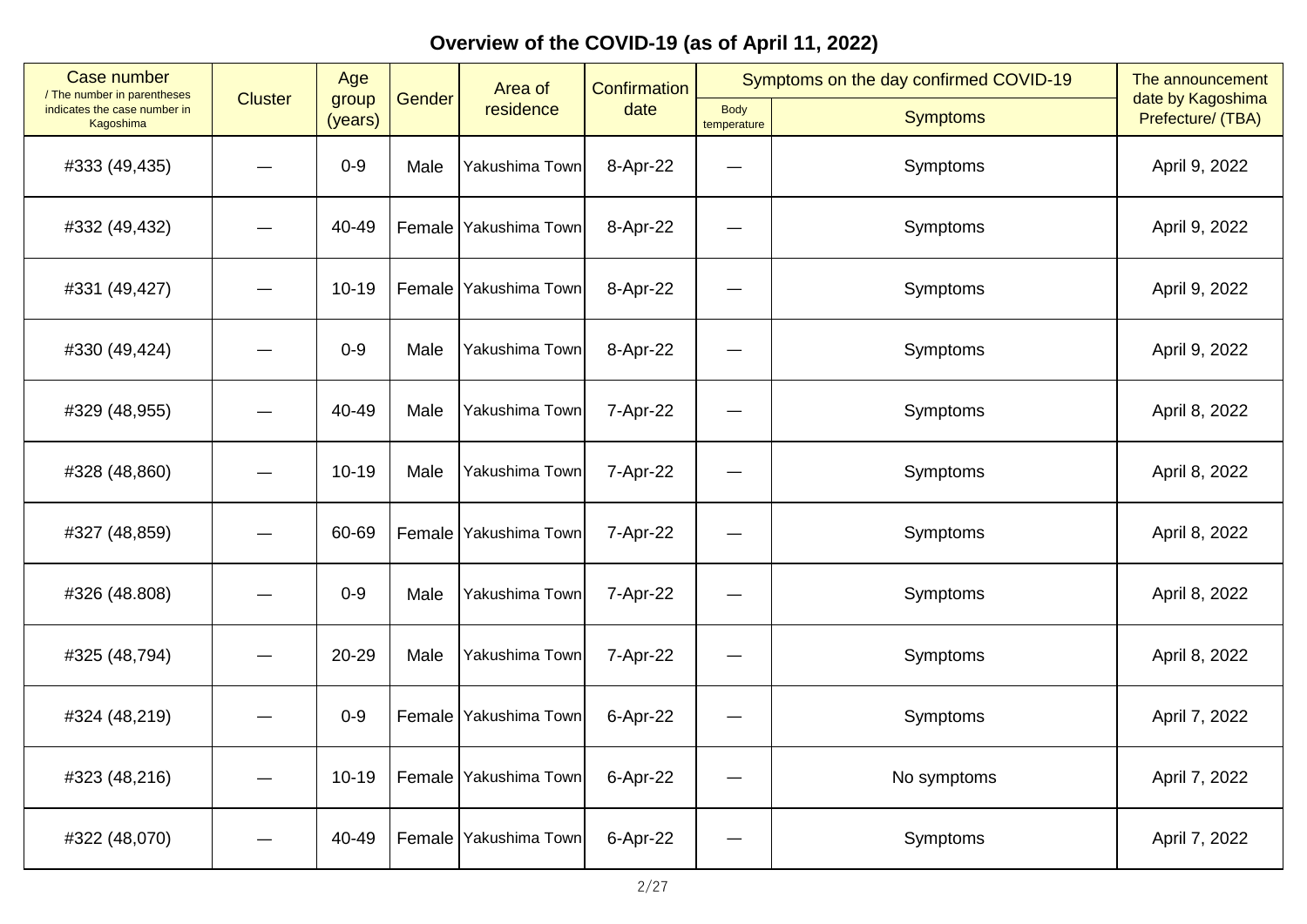| Case number<br>/ The number in parentheses |                                     | Age              |        | Area of                 | Confirmation |                            | Symptoms on the day confirmed COVID-19 | The announcement<br>date by Kagoshima |
|--------------------------------------------|-------------------------------------|------------------|--------|-------------------------|--------------|----------------------------|----------------------------------------|---------------------------------------|
| indicates the case number in<br>Kagoshima  | <b>Cluster</b>                      | group<br>(years) | Gender | residence               | date         | <b>Body</b><br>temperature | <b>Symptoms</b>                        | Prefecture/ (TBA)                     |
| #321 (47,361)                              |                                     | 20-29            |        | Female Yakushima Town   | 5-Apr-22     |                            | Symptoms                               | April 6, 2022                         |
| #320 (47,357)                              |                                     | $0-9$            | Female | Yakushima Town          | 5-Apr-22     | —                          | Symptoms                               | April 6, 2022                         |
| #319 (47,353)                              |                                     | 40-49            |        | Female   Yakushima Town | 5-Apr-22     |                            | Symptoms                               | April 6, 2022                         |
| #318 (47,351)                              |                                     | $10 - 19$        | Male   | Yakushima Town          | 5-Apr-22     | —                          | Symptoms                               | April 6, 2022                         |
| #317 (47,314)                              | No. 138<br>elderly care<br>facility | 60-69            | Female | Yakushima Town          | 5-Apr-22     | —                          | Symptoms                               | April 6, 2022                         |
| #316 (47,260)                              |                                     | 30-39            | Male   | Yakushima Town          | 5-Apr-22     |                            | Symptoms                               | April 6, 2022                         |
| #315 (46,605)                              |                                     | $0 - 9$          | Male   | Yakushima Town          | 4-Apr-22     | —                          | Symptoms                               | April 5, 2022                         |
| #314 (46,601)                              |                                     | $10 - 19$        | Female | Yakushima Town          | 4-Apr-22     | —                          | Symptoms                               | April 5, 2022                         |
| #313 (46,599)                              |                                     | 40-49            |        | Female   Yakushima Town | 4-Apr-22     |                            | Symptoms                               | April 5, 2022                         |
| #312 (46,594)                              |                                     | 40-49            | Male   | Yakushima Town          | 4-Apr-22     |                            | Symptoms                               | April 5, 2022                         |
| #311 $(-)$                                 |                                     | 20-29            | Male   | Yakushima Town          | 2-Apr-22     | —                          |                                        |                                       |
| #310 (45,695)                              |                                     | $10 - 19$        | Male   | Yakushima Town          | 2-Apr-22     |                            | Symptoms                               | April 3, 2022                         |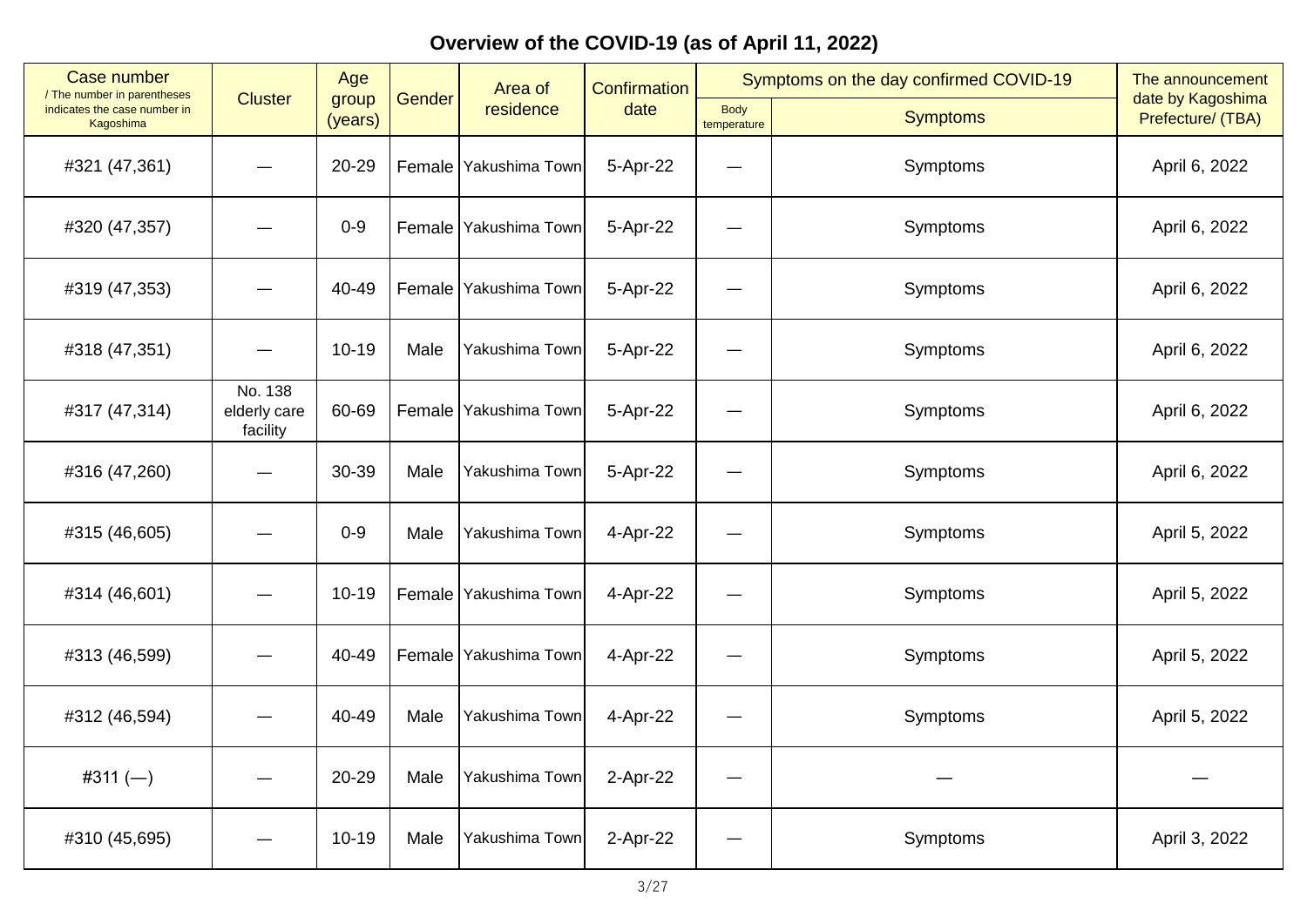| Case number<br>/ The number in parentheses       |                                     | Age              |        | Area of                 | Symptoms on the day confirmed COVID-19<br>Confirmation |                            | The announcement |                                        |
|--------------------------------------------------|-------------------------------------|------------------|--------|-------------------------|--------------------------------------------------------|----------------------------|------------------|----------------------------------------|
| indicates the case number in<br><b>Kagoshima</b> | <b>Cluster</b>                      | group<br>(years) | Gender | residence               | date                                                   | <b>Body</b><br>temperature | <b>Symptoms</b>  | date by Kagoshima<br>Prefecture/ (TBA) |
| #309 (45,646)                                    |                                     | 30-39            | Male   | Yakushima Town          | 2-Apr-22                                               |                            | Symptoms         | April 3, 2022                          |
| #308 (45,644)                                    |                                     | 30-39            |        | Female   Yakushima Town | 2-Apr-22                                               | --                         | Symptoms         | April 3, 2022                          |
| #307 (45,639)                                    |                                     | $0-9$            |        | Female   Yakushima Town | 2-Apr-22                                               |                            | Symptoms         | April 3, 2022                          |
| #306 (45,596)                                    | No. 134 child<br>care center        | $0 - 9$          |        | Female Yakushima Town   | 2-Apr-22                                               |                            | Symptoms         | April 3, 2022                          |
| #305 (45,593)                                    | No. 134 child<br>care center        | $0 - 9$          | Male   | Yakushima Town          | 2-Apr-22                                               | —                          | Symptoms         | April 3, 2022                          |
| #304 (45,590)                                    | No. 134 child<br>care center        | 40-49            |        | Female Yakushima Town   | 2-Apr-22                                               |                            | Symptoms         | April 3, 2022                          |
| #303 (45,503)                                    | No. 138<br>elderly care<br>facility | 60-69            |        | Female Yakushima Town   | 2-Apr-22                                               |                            | Symptoms         | April 3, 2022                          |
| #302 (45,089)                                    | —                                   | 40-49            | Male   | Yakushima Town          | 1-Apr-22                                               |                            | No symptoms      | April 2, 2022                          |
| #301 (44,833)                                    | No. 138<br>elderly care<br>facility | 70-79            |        | Female   Yakushima Town | 1-Apr-22                                               |                            | Symptoms         | April 2, 2022                          |
| #300 (44,827)                                    |                                     | $0 - 9$          |        | Female Yakushima Town   | 1-Apr-22                                               |                            | Symptoms         | April 2, 2022                          |
| #299 (44,824)                                    |                                     | $10 - 19$        | Male   | Yakushima Town          | 1-Apr-22                                               | —                          | Symptoms         | April 2, 2022                          |
| #298 (44,823)                                    |                                     | $10 + -19$       | Male   | Yakushima Town          | 1-Apr-22                                               |                            | Symptoms         | April 2, 2022                          |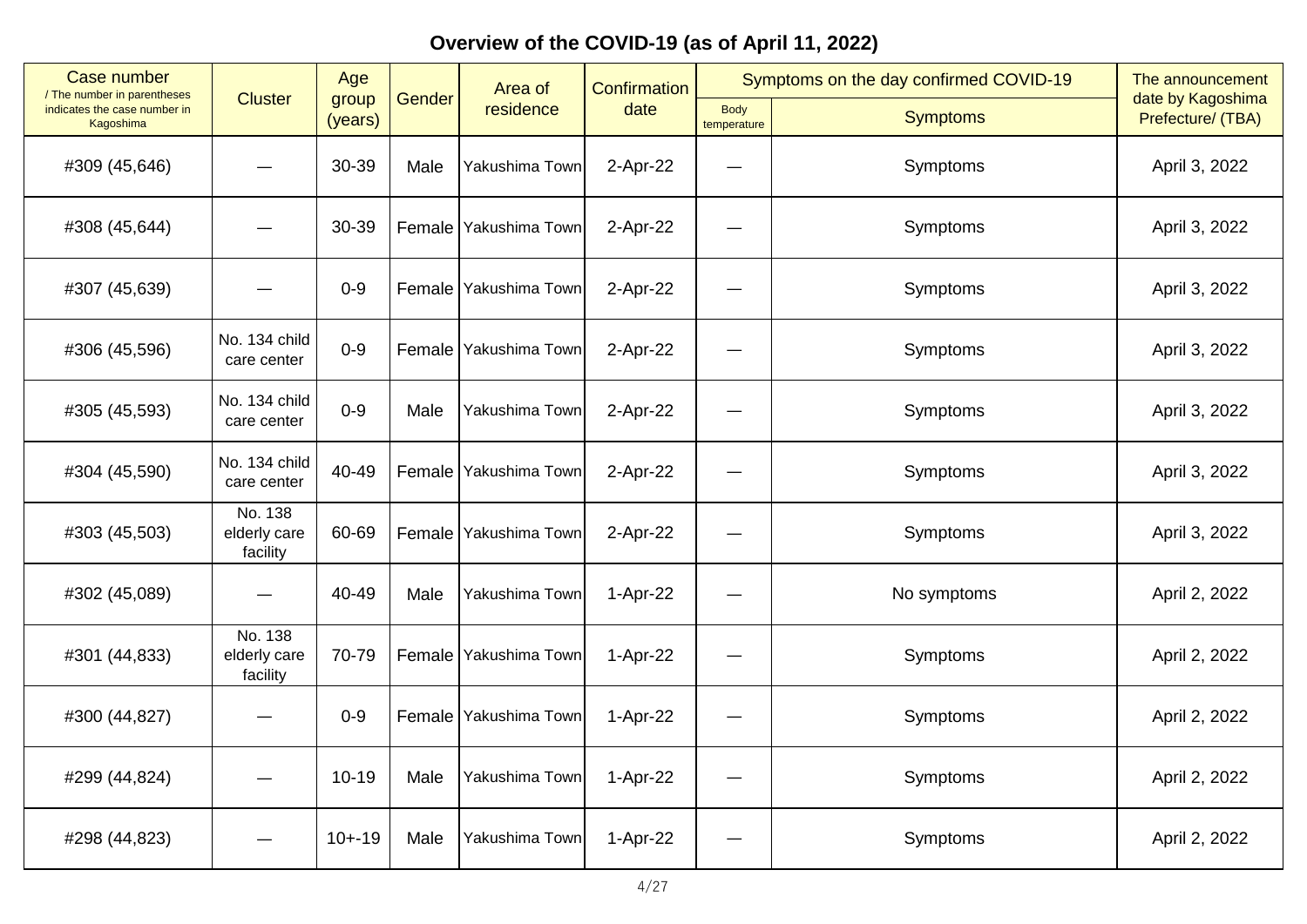| <b>Case number</b><br>/ The number in parentheses |                                     | Age              |        | Area of               | Symptoms on the day confirmed COVID-19<br>Confirmation |                            | The announcement |                                        |
|---------------------------------------------------|-------------------------------------|------------------|--------|-----------------------|--------------------------------------------------------|----------------------------|------------------|----------------------------------------|
| indicates the case number in<br>Kagoshima         | <b>Cluster</b>                      | group<br>(years) | Gender | residence             | date                                                   | <b>Body</b><br>temperature | <b>Symptoms</b>  | date by Kagoshima<br>Prefecture/ (TBA) |
| #297 (44,819)                                     |                                     | 40-49            |        | Female Yakushima Town | 1-Apr-22                                               |                            | Symptoms         | April 2, 2022                          |
| #296 (44,250)                                     |                                     | $10 - 19$        | Male   | Yakushima Town        | 31-Mar-22                                              |                            | Symptoms         | April 1, 2022                          |
| #295 (44,244)                                     | No. 138<br>elderly care<br>facility | 80-89            |        | Female Yakushima Town | 31-Mar-22                                              |                            | Symptoms         | April 1, 2022                          |
| #294 (44,242)                                     |                                     | $0 - 9$          | Male   | Yakushima Town        | 31-Mar-22                                              |                            | Symptoms         | April 1, 2022                          |
| #293 (44,240)                                     |                                     | 40-49            | Male   | Yakushima Town        | 31-Mar-22                                              | $\overline{\phantom{0}}$   | Symptoms         | April 1, 2022                          |
| #292 (44,215)                                     | No. 134 child<br>care center        | 30-39            | Male   | Yakushima Town        | 31-Mar-22                                              |                            | Symptoms         | April 1, 2022                          |
| #291 (44,213)                                     | No. 138<br>elderly care<br>facility | 40-49            |        | Female Yakushima Town | 31-Mar-22                                              |                            | Symptoms         | April 1, 2022                          |
| #290 (44,207)                                     | No. 134 child<br>care center        | 30-39            | Female | Yakushima Town        | 31-Mar-22                                              |                            | Symptoms         | April 1, 2022                          |
| #289 (44,168)                                     | No. 138<br>elderly care<br>facility | $0-9$            |        | Female Yakushima Town | 31-Mar-22                                              |                            | Symptoms         | April 1, 2022                          |
| #288 (44,166)                                     | No. 138<br>elderly care<br>facility | $10 - 19$        | Male   | Yakushima Town        | 31-Mar-22                                              | $\equiv$                   | Symptoms         | April 1, 2022                          |
| #287 (44,164)                                     | No. 138<br>elderly care<br>facility | 50-59            | Female | Yakushima Town        | 31-Mar-22                                              | —                          | Symptoms         | April 1, 2022                          |
| #286 (44,160)                                     | No. 138<br>elderly care<br>facility | 50-59            | Female | Yakushima Town        | 31-Mar-22                                              |                            | Symptoms         | April 1, 2022                          |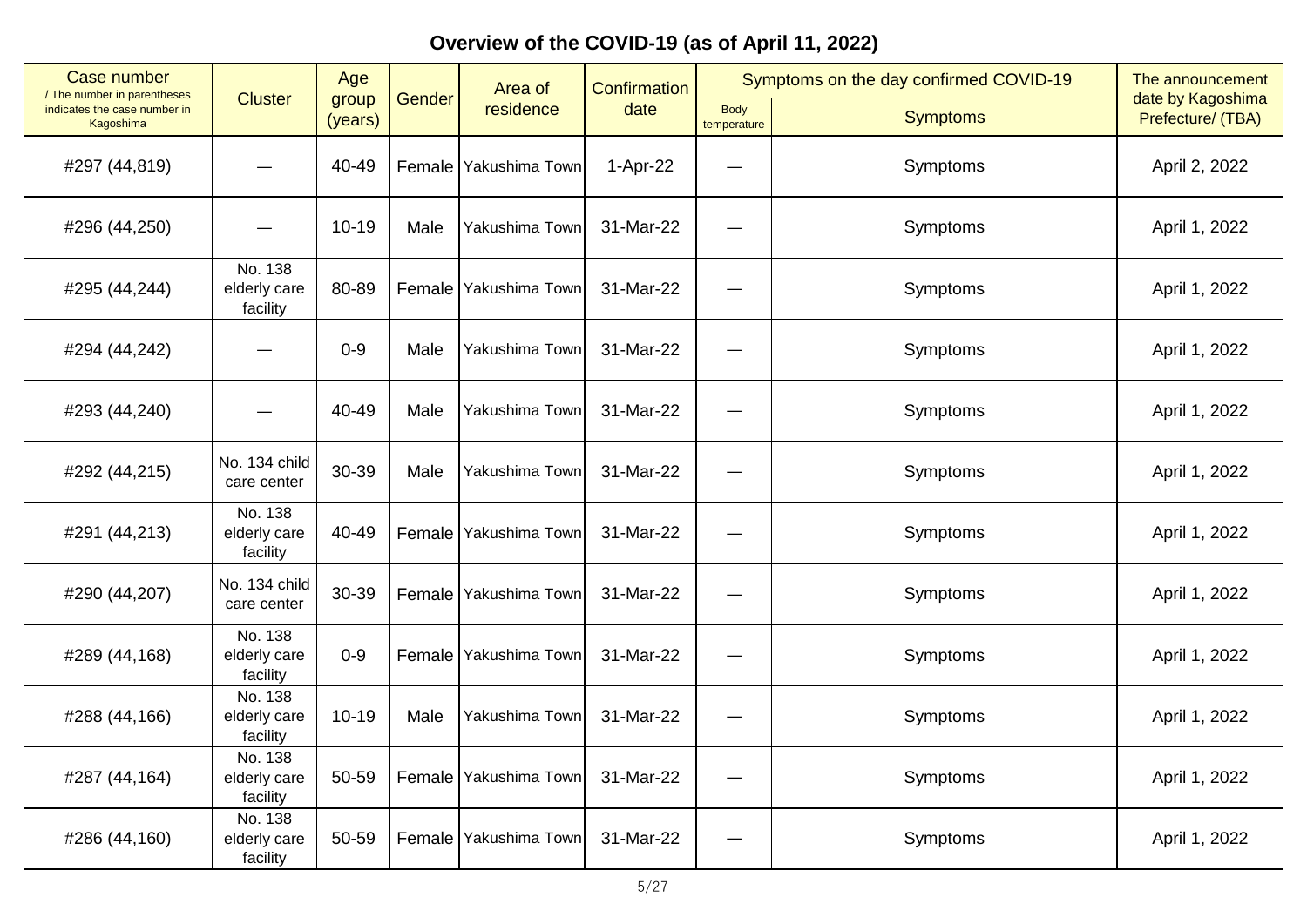| <b>Case number</b><br>/ The number in parentheses | Age                                 |                  |        | Area of                 | <b>Confirmation</b> |                            | Symptoms on the day confirmed COVID-19 | The announcement                       |
|---------------------------------------------------|-------------------------------------|------------------|--------|-------------------------|---------------------|----------------------------|----------------------------------------|----------------------------------------|
| indicates the case number in<br>Kagoshima         | <b>Cluster</b>                      | group<br>(years) | Gender | residence               | date                | <b>Body</b><br>temperature | <b>Symptoms</b>                        | date by Kagoshima<br>Prefecture/ (TBA) |
| #285 (44,157)                                     | No. 138<br>elderly care<br>facility | 70-79            | Male   | Yakushima Town          | 31-Mar-22           |                            | Symptoms                               | April 1, 2022                          |
| #284 (44,154)                                     | No. 138<br>elderly care<br>facility | 90-99            | Female | Yakushima Town          | 31-Mar-22           |                            | Symptoms                               | April 1, 2022                          |
| #283 (44,150)                                     |                                     | $10 - 19$        |        | Female Yakushima Town   | 31-Mar-22           |                            | Symptoms                               | April 1, 2022                          |
| #282 (44,142)                                     |                                     | 70-79            | Male   | Yakushima Town          | 31-Mar-22           | —                          | Symptoms                               | April 1, 2022                          |
| #281 (44,015)                                     | No. 138<br>elderly care<br>facility | 60-69            | Female | Yakushima Town          | 31-Mar-22           |                            | Symptoms                               | April 1, 2022                          |
| A confirmed case outside<br>Yakushima (43970)     | No. 134 child<br>care center        | 40-49            | Male   | Yakushima Town          | 31-Mar-22           |                            | Symptoms                               | April 1, 2022                          |
| #280 (43,495)                                     | No. 138<br>elderly care<br>facility | 20-29            | Male   | Yakushima Town          | 30-Mar-22           |                            | Symptoms                               | March 31, 2022                         |
| #279 (43,475)                                     | No. 138<br>elderly care<br>facility | 90-99            | Female | Yakushima Town          | 30-Mar-22           | $\overline{\phantom{0}}$   | Symptoms                               | March 31, 2022                         |
| #278 (43,418)                                     | No. 134 child<br>care center        | 40-49            |        | Female Yakushima Town   | 30-Mar-22           |                            | Symptoms                               | March 31, 2022                         |
| #277 (43,388)                                     | No. 134 child<br>care center        | 30-39            | Male   | Yakushima Town          | 30-Mar-22           |                            | Symptoms                               | March 31, 2022                         |
| #276 (43,356)                                     |                                     | 40-49            |        | Female Yakushima Town   | 30-Mar-22           | —                          | Symptoms                               | March 31, 2022                         |
| #275 (43,347)                                     | No. 134 child<br>care center        | $30 - 9$         |        | Female   Yakushima Town | 30-Mar-22           |                            | Symptoms                               | March 31, 2022                         |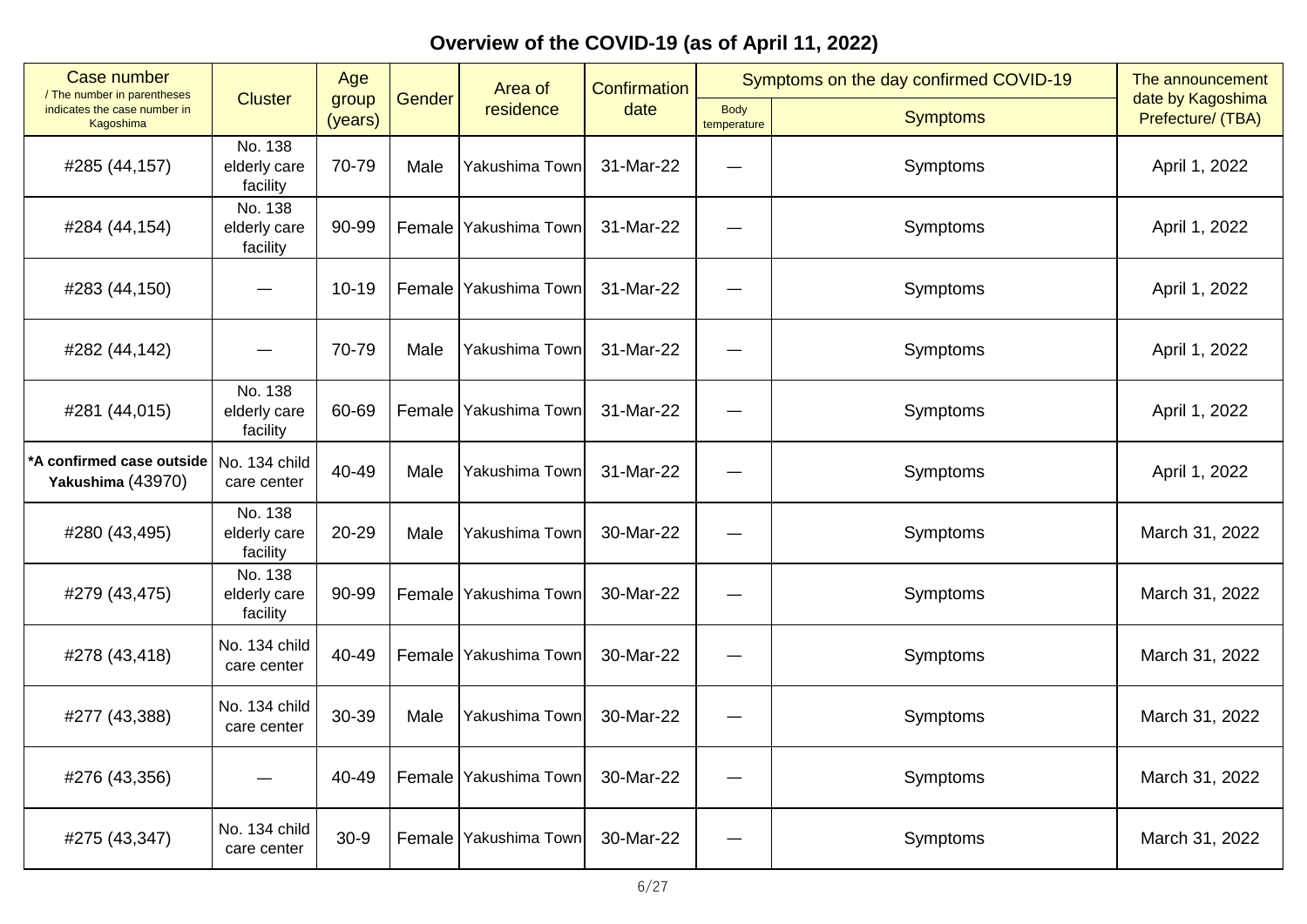| Case number<br>/ The number in parentheses |                              | Age              |               | Area of                 | <b>Confirmation</b> |                            | Symptoms on the day confirmed COVID-19 | The announcement                       |
|--------------------------------------------|------------------------------|------------------|---------------|-------------------------|---------------------|----------------------------|----------------------------------------|----------------------------------------|
| indicates the case number in<br>Kagoshima  | <b>Cluster</b>               | group<br>(years) | Gender        | residence               | date                | <b>Body</b><br>temperature | <b>Symptoms</b>                        | date by Kagoshima<br>Prefecture/ (TBA) |
| #274 (43,344)                              |                              | $0 - 9$          |               | Female   Yakushima Town | 30-Mar-22           |                            | Symptoms                               | March 31, 2022                         |
| #273 (43,338)                              |                              | 20-29            | Female        | Yakushima Town          | 30-Mar-22           |                            | Symptoms                               | March 31, 2022                         |
| #272 (43,336)                              | No. 134 child<br>care center | $0 - 9$          |               | Female   Yakushima Town | 30-Mar-22           |                            | No symptoms                            | March 31, 2022                         |
| #271 (43,325)                              | No. 134 child<br>care center | $0 - 9$          | Male          | Yakushima Town          | 30-Mar-22           |                            | Symptoms                               | March 31, 2022                         |
| #270 (43,323)                              | No. 134 child<br>care center | $10 - 19$        | Male          | Yakushima Town          | 30-Mar-22           |                            | Symptoms                               | March 31, 2022                         |
| #269 (42,806)                              | No. 134 child<br>care center | $0 - 9$          | <b>Female</b> | Yakushima Town          | 29-Mar-22           |                            | No symptoms                            | March 30, 2022                         |
| #268 (42,803)                              | No. 134 child<br>care center | 30-39            | Male          | Yakushima Town          | 29-Mar-22           |                            | No symptoms                            | March 30, 2022                         |
| #267 (42,720)                              |                              | 40-49            | Female        | Yakushima Town          | 29-Mar-22           |                            | Symptoms                               | March 30, 2022                         |
| #266 (42,710)                              | No. 134 child<br>care center | $0 - 9$          | Male          | Yakushima Town          | 29-Mar-22           |                            | Symptoms                               | March 30, 2022                         |
| #265 (42,607)                              | No. 134 child<br>care center | $0 - 9$          |               | Female   Yakushima Town | 29-Mar-22           |                            | Symptoms                               | March 30, 2022                         |
| #264 (42,569)                              |                              | 20-29            | Female        | Yakushima Town          | 29-Mar-22           |                            | Symptoms                               | March 30, 2022                         |
| #263 (42,568)                              | No. 134 child<br>care center | 40-49            |               | Female Yakushima Town   | 29-Mar-22           |                            | Symptoms                               | March 30, 2022                         |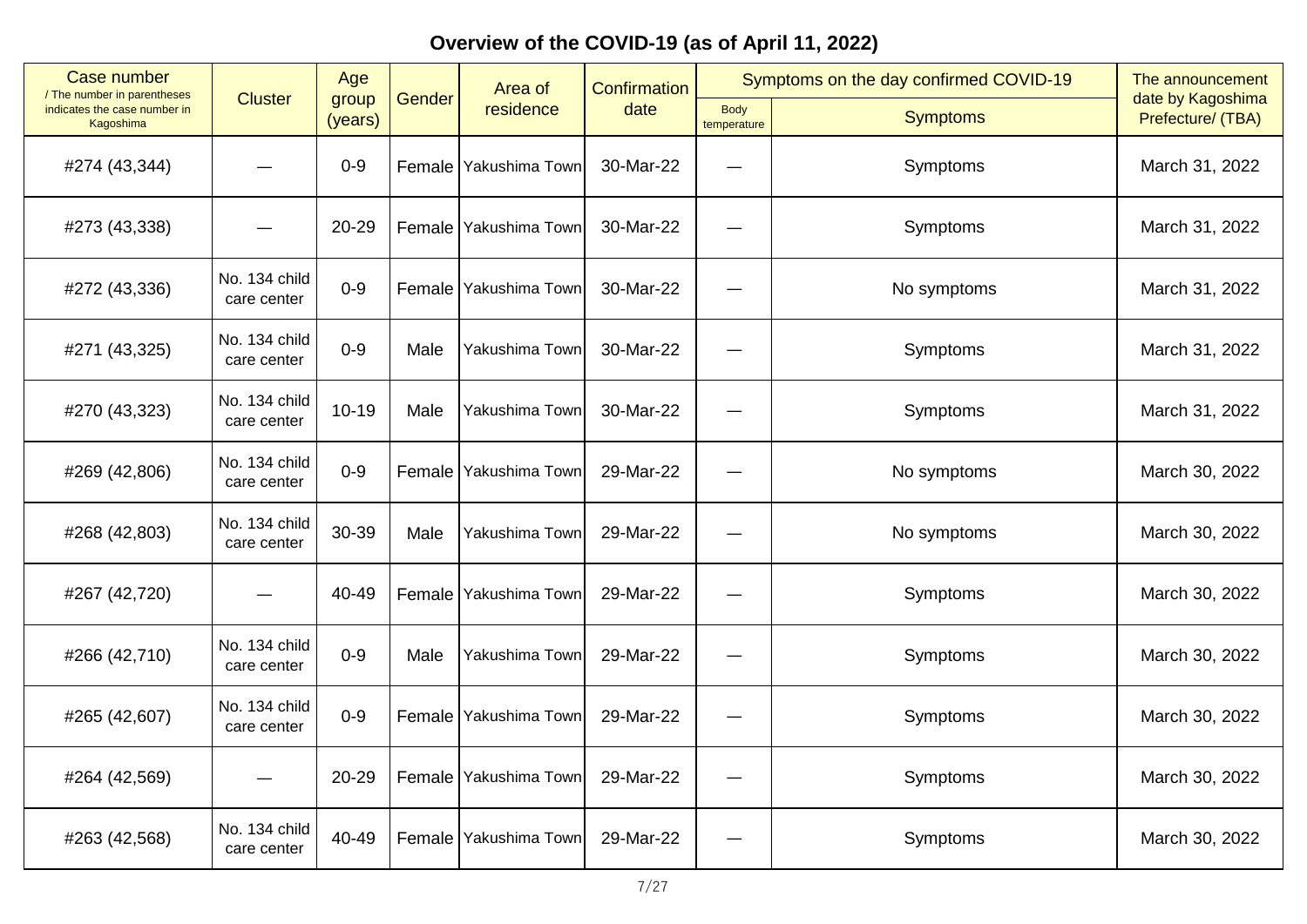| Case number<br>/ The number in parentheses |                              | Age              |        | Area of               | Confirmation |                     | Symptoms on the day confirmed COVID-19 | The announcement                       |
|--------------------------------------------|------------------------------|------------------|--------|-----------------------|--------------|---------------------|----------------------------------------|----------------------------------------|
| indicates the case number in<br>Kagoshima  | <b>Cluster</b>               | group<br>(years) | Gender | residence             | date         | Body<br>temperature | <b>Symptoms</b>                        | date by Kagoshima<br>Prefecture/ (TBA) |
| #262 (42,508)                              | No. 134 child<br>care center | $0-9$            | Male   | Yakushima Town        | 29-Mar-22    |                     | Symptoms                               | March 30, 2022                         |
| #261 (41,976)                              | No. 134 child<br>care center | $0 - 9$          | Female | Yakushima Town        | 28-Mar-22    | -                   | No symptoms                            | March 29, 2022                         |
| #260 (41,974)                              | No. 134 child<br>care center | 40-49            |        | Female Yakushima Town | 28-Mar-22    |                     | Symptoms                               | March 29, 2022                         |
| #259 (41,949)                              |                              | 50-59            | Male   | Yakushima Town        | 28-Mar-22    |                     | Symptoms                               | March 29, 2022                         |
| #258 (41,947)                              | No. 134 child<br>care center | $0 - 9$          | Female | Yakushima Town        | 28-Mar-22    | -                   | Symptoms                               | March 29, 2022                         |
| #257 (41,824)                              | No. 134 child<br>care center | $0-9$            |        | Female Yakushima Town | 28-Mar-22    |                     | Symptoms                               | March 29, 2022                         |
| #256 (41,822)                              |                              | 40-49            |        | Female Yakushima Town | 28-Mar-22    |                     | Symptoms                               | March 29, 2022                         |
| #255 (41,820)                              | No. 134 child<br>care center | $0 - 9$          | Female | Yakushima Town        | 28-Mar-22    | —<br>—              | Symptoms                               | March 29, 2022                         |
| #254 (41,818)                              |                              | 70-79            |        | Female Yakushima Town | 28-Mar-22    |                     | No symptoms                            | March 29, 2022                         |
| #253 (41,815)                              |                              | $0 - 9$          | Male   | Yakushima Town        | 28-Mar-22    |                     | Symptoms                               | March 29, 2022                         |
| #252 (41,813)                              |                              | 40-49            |        | Female Yakushima Town | 28-Mar-22    | —                   | Symptoms                               | March 29, 2022                         |
| #251 (41,769)                              | No. 134 child<br>care center | $0-9$            | Female | Yakushima Town        | 28-Mar-22    |                     | Symptoms                               | March 29, 2022                         |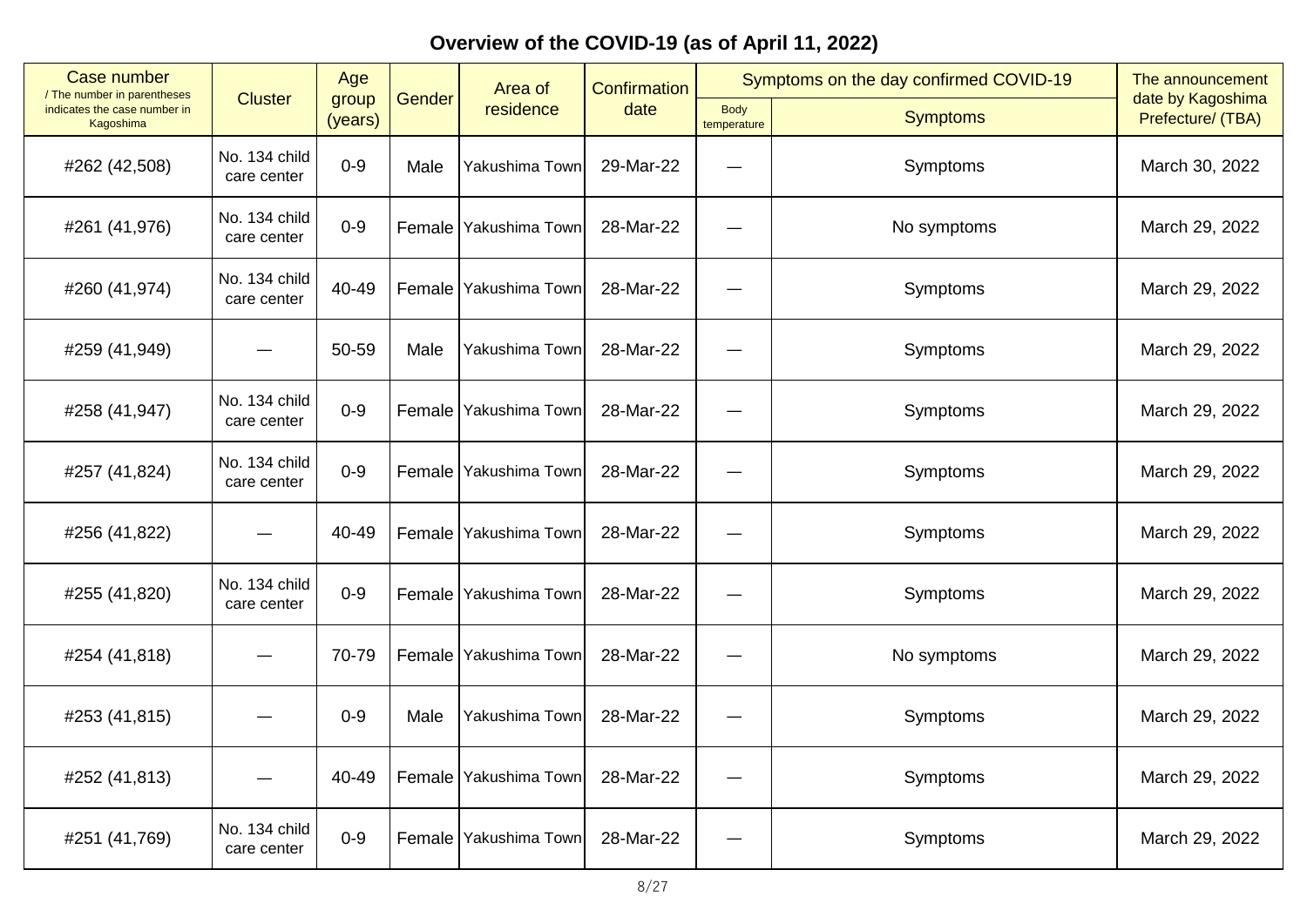| <b>Case number</b><br>/ The number in parentheses |                              | Age              |        | Area of                 | Confirmation |                     | Symptoms on the day confirmed COVID-19 | The announcement                       |
|---------------------------------------------------|------------------------------|------------------|--------|-------------------------|--------------|---------------------|----------------------------------------|----------------------------------------|
| indicates the case number in<br>Kagoshima         | <b>Cluster</b>               | group<br>(years) | Gender | residence               | date         | Body<br>temperature | <b>Symptoms</b>                        | date by Kagoshima<br>Prefecture/ (TBA) |
| #250 (41,749)                                     | No. 134 child<br>care center | $0-9$            |        | Female Yakushima Town   | 28-Mar-22    |                     | Symptoms                               | March 29, 2022                         |
| #249 (41,005)                                     |                              | 30-39            |        | Female   Yakushima Town | 26-Mar-22    | -                   | No symptoms                            | March 27, 2022                         |
| #248 (40,481)                                     |                              | $0 - 9$          |        | Female Yakushima Town   | 25-Mar-22    |                     | Symptoms                               | March 26, 2022                         |
| #247 (40,366)                                     |                              | 40-49            | Male   | Yakushima Town          | 25-Mar-22    |                     | No symptoms                            | March 26, 2022                         |
| #246 (40,353)                                     |                              | $0-9$            | Female | Yakushima Town          | 25-Mar-22    | ٠                   | Symptoms                               | March 26, 2022                         |
| #245 (40,038)                                     |                              | 40-49            |        | Female   Yakushima Town | 24-Mar-22    |                     | No symptoms                            | March 25, 2022                         |
| #244 (39,991)                                     |                              | $0 - 9$          | Male   | Yakushima Town          | 24-Mar-22    |                     | Symptoms                               | March 25, 2022                         |
| #243 (39,342)                                     |                              | 50-59            | Male   | Yakushima Town          | 23-Mar-22    |                     | Symptoms                               | March 24, 2022                         |
| #242 (38,847)                                     |                              | 20-29            | Male   | Yakushima Town          | 22-Mar-22    |                     | Symptoms                               | March 23, 2022                         |
| #241 (36,772)                                     |                              | 50-59            |        | Female   Yakushima Town | 15-Mar-22    |                     | Symptoms                               | March 16, 2022                         |
| #240 (35,782)                                     |                              | 20-29            |        | Female   Yakushima Town | 12-Mar-22    | —                   | Symptoms                               | March 13, 2022                         |
| #239 (35,507)                                     | No. 117 child<br>care center | $0 - 9$          | Male   | Yakushima Town          | 11-Mar-22    |                     | Symptoms                               | March 12, 2022                         |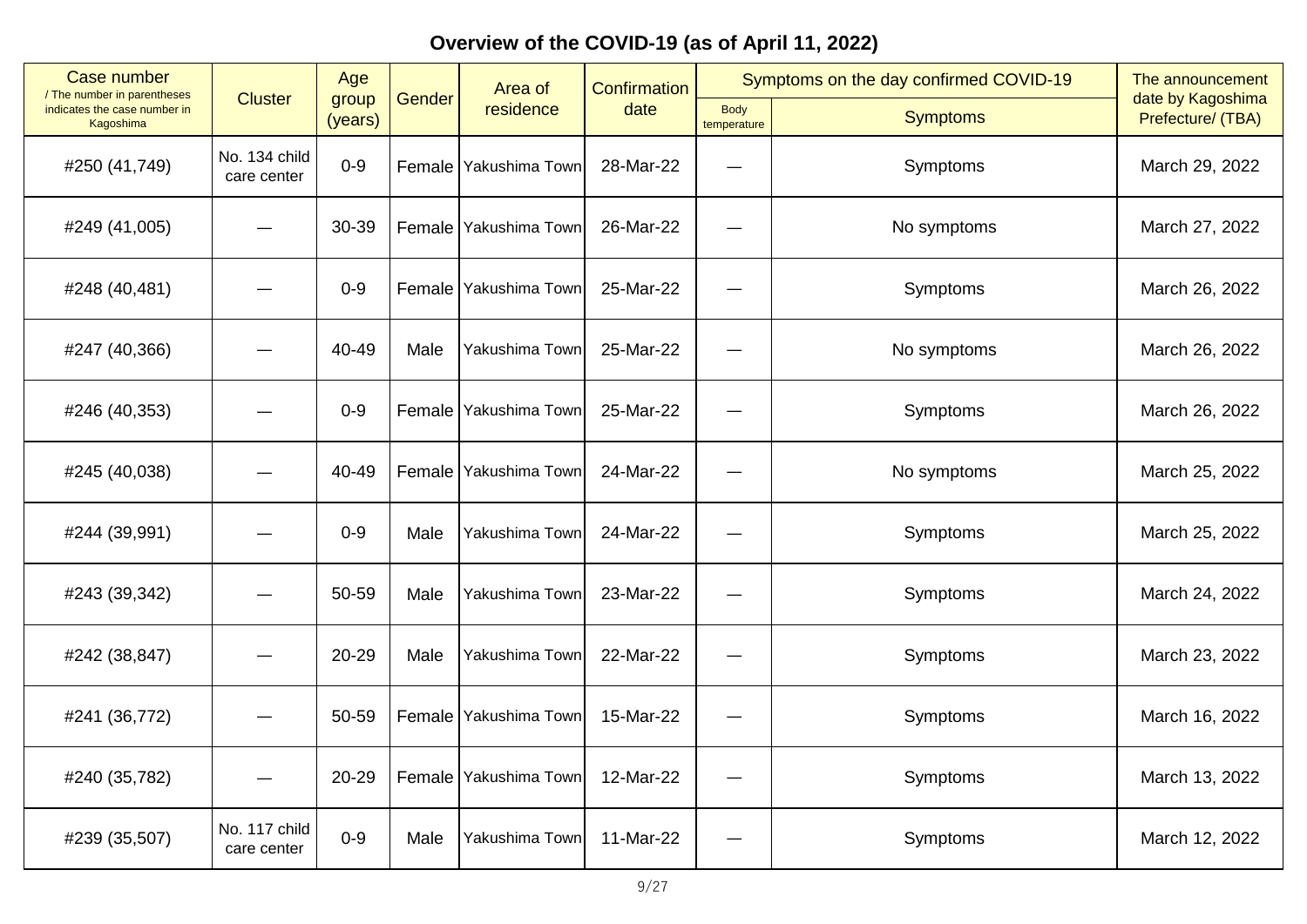| Case number<br>/ The number in parentheses |                                    | Age              |        | Area of                 | Confirmation |                            | Symptoms on the day confirmed COVID-19 | The announcement                       |
|--------------------------------------------|------------------------------------|------------------|--------|-------------------------|--------------|----------------------------|----------------------------------------|----------------------------------------|
| indicates the case number in<br>Kagoshima  | <b>Cluster</b>                     | group<br>(years) | Gender | residence               | date         | <b>Body</b><br>temperature | <b>Symptoms</b>                        | date by Kagoshima<br>Prefecture/ (TBA) |
| #238 (35,506)                              |                                    | 30-39            |        | Female Yakushima Town   | 11-Mar-22    |                            | Symptoms                               | March 12, 2022                         |
| #237 (35,463)                              | No. 123<br>workplace               | 30-39            |        | Female Yakushima Town   | 11-Mar-22    | —                          | Symptoms                               | March 12, 2022                         |
| #236 (35,460)                              | No. 123<br>workplace               | 40-49            |        | Female Yakushima Town   | 11-Mar-22    |                            | Symptoms                               | March 12, 2022                         |
| #235 (35,458)                              | No. 123<br>workplace               | 20-29            | Female | Yakushima Town          | 11-Mar-22    | —                          | Symptoms                               | March 12, 2022                         |
| #234 (34,806)                              | No. 119<br>social club<br>activity | $0 - 9$          | Male   | Yakushima Town          | 9-Mar-22     | —                          | Symptoms                               | March 10, 2022                         |
| #233 (34,345)                              |                                    | $10 - 19$        | Male   | Fukuoka Pre.            | 8-Mar-22     |                            | Symptoms                               | March 9, 2022                          |
| #232 (34,344)                              | No. 123<br>workplace               | 60-69            |        | Female   Yakushima Town | 8-Mar-22     | —<br>——                    | No symptoms                            | March 9, 2022                          |
| #231 (34,343)                              | No. 119<br>social club<br>activity | 40-49            | Male   | Yakushima Town          | 8-Mar-22     |                            | Symptoms                               | March 9, 2022                          |
| #230 (34,010)                              | No. 117 child<br>care center       | 30-39            | Male   | Yakushima Town          | 7-Mar-22     |                            | Symptoms                               | March 8, 2022                          |
| #229 (33,997)                              | No. 123<br>workplace               | 30-39            |        | Female Yakushima Town   | 7-Mar-22     |                            | Symptoms                               | March 8, 2022                          |
| #228 (33,994)                              | No. 123<br>workplace               | 30-39            |        | Female   Yakushima Town | 7-Mar-22     | —                          | Symptoms                               | March 8, 2022                          |
| #227 (33,993)                              | No. 123<br>workplace               | 20-29            | Female | Yakushima Town          | 7-Mar-22     |                            | Symptoms                               | March 8, 2022                          |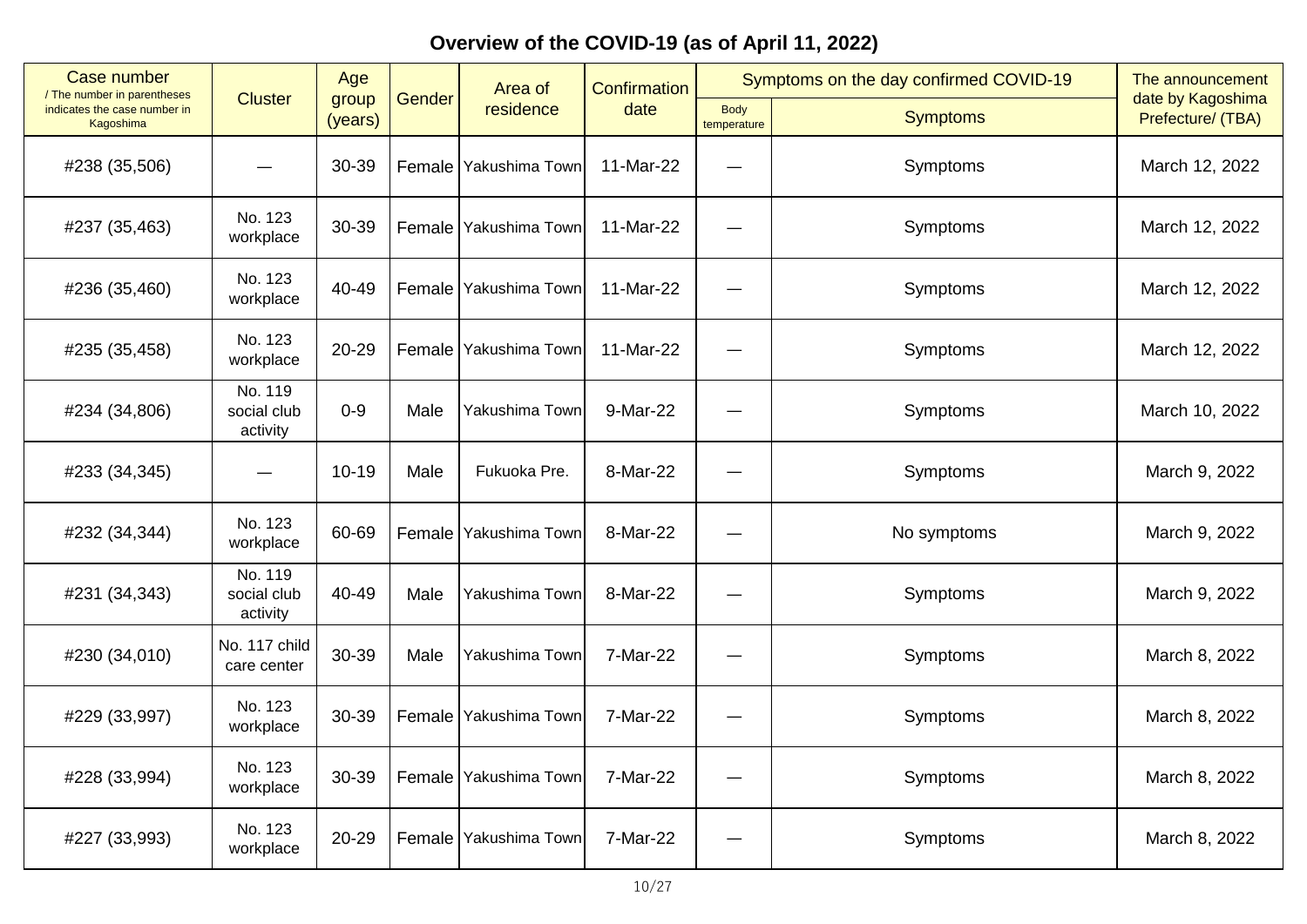| <b>Case number</b><br>/ The number in parentheses | Age                                |                  |        | Area of                 | <b>Confirmation</b> |                            | Symptoms on the day confirmed COVID-19 | The announcement                       |  |
|---------------------------------------------------|------------------------------------|------------------|--------|-------------------------|---------------------|----------------------------|----------------------------------------|----------------------------------------|--|
| indicates the case number in<br>Kagoshima         | <b>Cluster</b>                     | group<br>(years) | Gender | residence               | date                | <b>Body</b><br>temperature | <b>Symptoms</b>                        | date by Kagoshima<br>Prefecture/ (TBA) |  |
| #226 (33,984)                                     | No. 123<br>workplace               | 30-39            |        | Female   Yakushima Town | 7-Mar-22            |                            | Symptoms                               | March 8, 2022                          |  |
| #225 (33,978)                                     | No. 123<br>workplace               | 30-39            |        | Female   Yakushima Town | 7-Mar-22            | $\overline{\phantom{0}}$   | Symptoms                               | March 8, 2022                          |  |
| #224 (33,959)                                     | No. 123<br>workplace               | 30-39            |        | Female   Yakushima Town | 7-Mar-22            |                            | Symptoms                               | March 8, 2022                          |  |
| #223 (33,955)                                     | No. 123<br>workplace               | 30-39            |        | Female Yakushima Town   | 7-Mar-22            | —<br>——                    | Symptoms                               | March 8, 2022                          |  |
| #222 (33,951)                                     | No. 123<br>workplace               | 30-39            | Female | Yakushima Town          | 7-Mar-22            | —                          | Symptoms                               | March 8, 2022                          |  |
| #221 (33,645)                                     | No. 123<br>workplace               | 60-69            |        | Female Yakushima Town   | 7-Mar-22            |                            | Symptoms                               | March 8, 2022                          |  |
| #220 (33,921)                                     | No. 123<br>workplace               | 30-39            |        | Female Yakushima Town   | 7-Mar-22            |                            | Symptoms                               | March 8, 2022                          |  |
| #219 (33,645)                                     | No. 119<br>social club<br>activity | 70-79            | Male   | Yakushima Town          | 6-Mar-22            | $\overline{\phantom{0}}$   | Symptoms                               | March 7, 2022                          |  |
| #218 (33,402)                                     | No. 119<br>social club<br>activity | 50-59            |        | Female Yakushima Town   | 5-Mar-22            |                            | Symptoms                               | March 6, 2022                          |  |
| #217 (33,062)                                     | No. 117 child<br>care center       | $0 - 9$          | Male   | Yakushima Town          | 4-Mar-22            |                            | Symptoms                               | March 5, 2022                          |  |
| #216 (32,965)                                     | No. 117 child<br>care center       | 40-49            | Male   | Yakushima Town          | 4-Mar-22            | —                          | Symptoms                               | March 5, 2022                          |  |
| #215 (32,964)                                     | No. 117 child<br>care center       | 30-39            | Male   | Yakushima Town          | 4-Mar-22            |                            | Symptoms                               | March 5, 2022                          |  |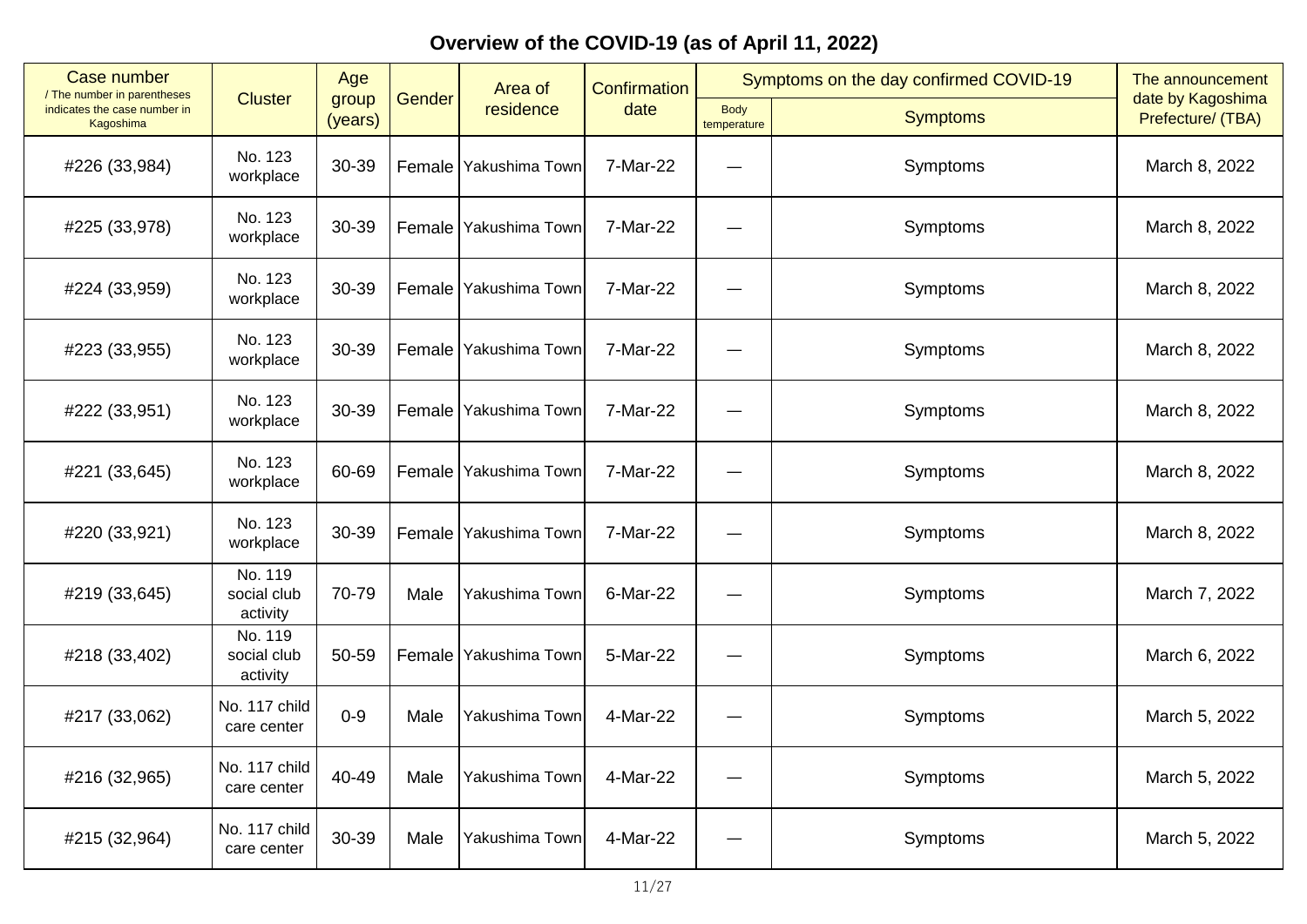| Case number<br>/ The number in parentheses       |                                    | Age              |        | Area of                 | Symptoms on the day confirmed COVID-19<br>Confirmation |                            | The announcement |                                        |
|--------------------------------------------------|------------------------------------|------------------|--------|-------------------------|--------------------------------------------------------|----------------------------|------------------|----------------------------------------|
| indicates the case number in<br><b>Kagoshima</b> | <b>Cluster</b>                     | group<br>(years) | Gender | residence               | date                                                   | <b>Body</b><br>temperature | <b>Symptoms</b>  | date by Kagoshima<br>Prefecture/ (TBA) |
| #214 (32,539)                                    | No. 117 child<br>care center       | 30-39            |        | Female Yakushima Town   | 3-Mar-22                                               |                            | Symptoms         | March 4, 2022                          |
| #213 (32,520)                                    | No. 117 child<br>care center       | 70-79            |        | Female Yakushima Town   | 3-Mar-22                                               | $\overline{\phantom{0}}$   | Symptoms         | March 4, 2022                          |
| #212 (32,476)                                    | No. 117 child<br>care center       | 60-69            |        | Female Yakushima Town   | 3-Mar-22                                               |                            | Symptoms         | March 4, 2022                          |
| #211 (32,226)                                    | No. 119<br>social club<br>activity | 60-69            | Female | Yakushima Town          | 2-Mar-22                                               |                            | Symptoms         | March 3, 2022                          |
| #210 (32,221)                                    | No. 119<br>social club<br>activity | 70-79            | Male   | Yakushima Town          | 2-Mar-22                                               |                            | Symptoms         | March 3, 2022                          |
| #209 (32,201)                                    | No. 117 child<br>care center       | 30-39            | Male   | Yakushima Town          | 2-Mar-22                                               |                            | Symptoms         | March 3, 2022                          |
| #208 (32,196)                                    | No. 117 child<br>care center       | $0 - 9$          | Male   | Yakushima Town          | 2-Mar-22                                               |                            | Symptoms         | March 3, 2022                          |
| #207 (32,143)                                    | No. 117 child<br>care center       | 30-39            |        | Female   Yakushima Town | 2-Mar-22                                               | ۰                          | Symptoms         | March 3, 2022                          |
| #206 (32,096)                                    | No. 117 child<br>care center       | $0 - 9$          |        | Female   Yakushima Town | 2-Mar-22                                               |                            | Symptoms         | March 3, 2022                          |
| #205 (31,771)                                    | No. 119<br>social club<br>activity | 60-69            | Male   | Yakushima Town          | 1-Mar-22                                               |                            | No symptoms      | March 2, 2022                          |
| #204 (31,664)                                    | No. 117 child<br>care center       | $10 - 19$        | Female | Yakushima Town          | 1-Mar-22                                               |                            | Symptoms         | March 2, 2022                          |
| #203 (31,663)                                    | No. 117 child<br>care center       | $0 - 9$          | Male   | Yakushima Town          | 1-Mar-22                                               |                            | Symptoms         | March 2, 2022                          |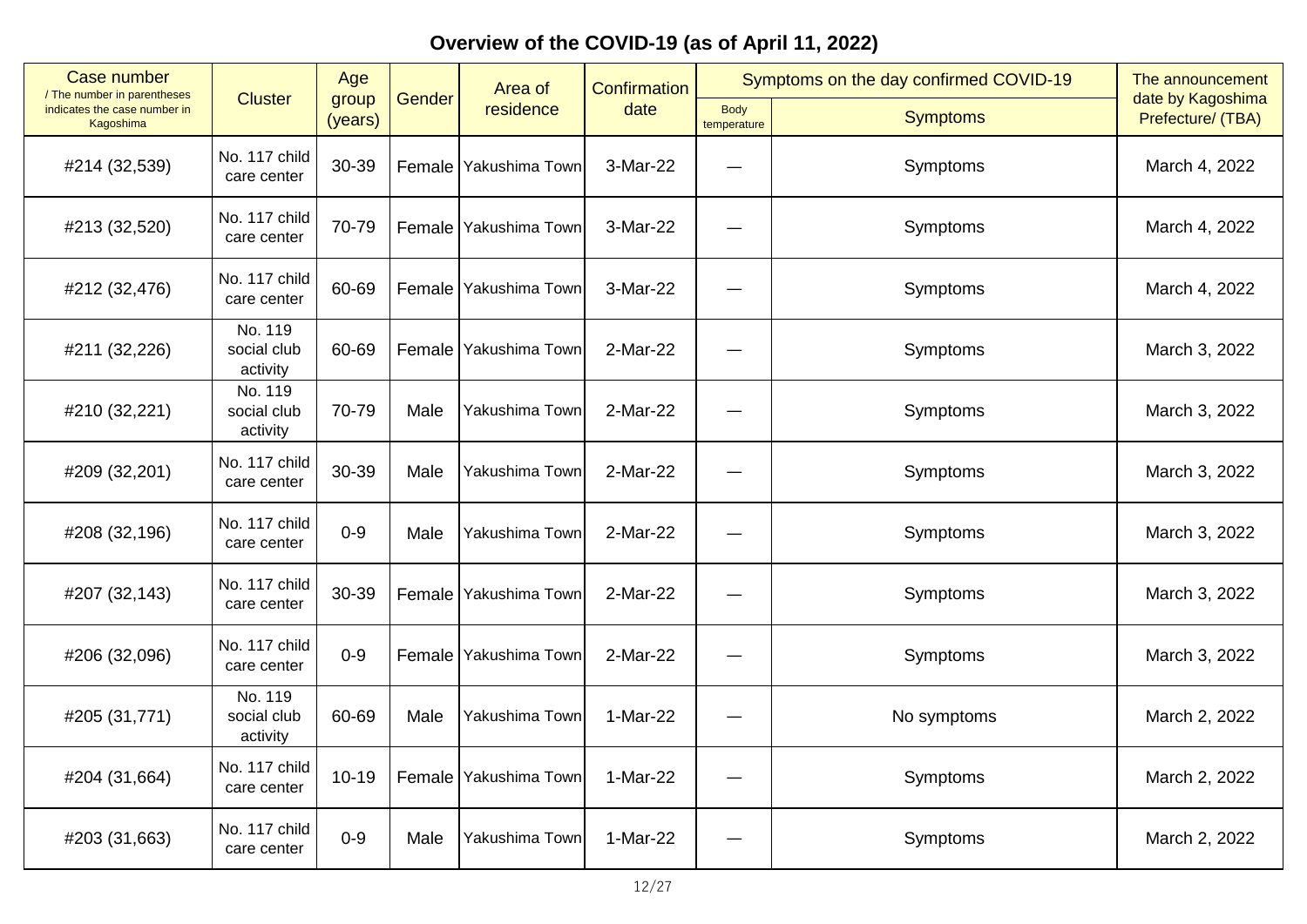| Case number<br>/ The number in parentheses |                                    | Age              |        | Area of                 | Confirmation | Symptoms on the day confirmed COVID-19 |                 | The announcement                       |
|--------------------------------------------|------------------------------------|------------------|--------|-------------------------|--------------|----------------------------------------|-----------------|----------------------------------------|
| indicates the case number in<br>Kagoshima  | <b>Cluster</b>                     | group<br>(years) | Gender | residence               | date         | <b>Body</b><br>temperature             | <b>Symptoms</b> | date by Kagoshima<br>Prefecture/ (TBA) |
| #202 (31,589)                              | No. 117 child<br>care center       | 30-39            |        | Female Yakushima Town   | 1-Mar-22     |                                        | Symptoms        | March 2, 2022                          |
| #201 (31,329)                              | No. 117 child<br>care center       | $0-9$            | Male   | Yakushima Town          | 28-Feb-22    | —                                      | Symptoms        | March 1, 2022                          |
| #200 (31,319)                              | No. 117 child<br>care center       | $0 - 9$          |        | Female Yakushima Town   | 28-Feb-22    |                                        | No symptoms     | March 1, 2022                          |
| #199 (31,318)                              | No. 119<br>social club<br>activity | 60-69            | Male   | Yakushima Town          | 28-Feb-22    | $\overline{\phantom{0}}$               | No symptoms     | March 1, 2022                          |
| #198 (31,284)                              |                                    | 20-29            | Male   | Yakushima Town          | 28-Feb-22    |                                        | Symptoms        | March 1, 2022                          |
| #197 (31,266)                              | No. 117 child<br>care center       | 30-39            |        | Female   Yakushima Town | 28-Feb-22    |                                        | Symptoms        | March 1, 2022                          |
| #196 (31,182)                              | No. 117 child<br>care center       | 30-39            | Male   | Yakushima Town          | 28-Feb-22    |                                        | Symptoms        | March 1, 2022                          |
| #195 (31,181)                              | No. 117 child<br>care center       | 20-29            | Female | Yakushima Town          | 28-Feb-22    |                                        | Symptoms        | March 1, 2022                          |
| #194 (31,116)                              | No. 117 child<br>care center       | 40-49            |        | Female Yakushima Town   | 28-Feb-22    |                                        | Symptoms        | March 1, 2022                          |
| #193 (31,114)                              | No. 117 child<br>care center       | 40-49            |        | Female   Yakushima Town | 28-Feb-22    |                                        | Symptoms        | March 1, 2022                          |
| #192 (31,108)                              | No. 117 child<br>care center       | $10 - 19$        |        | Female Yakushima Town   | 28-Feb-22    | —                                      | Symptoms        | March 1, 2022                          |
| #191 (31,107)                              | No. 117 child<br>care center       | $0 - 9$          | Female | Yakushima Town          | 28-Feb-22    |                                        | Symptoms        | March 1, 2022                          |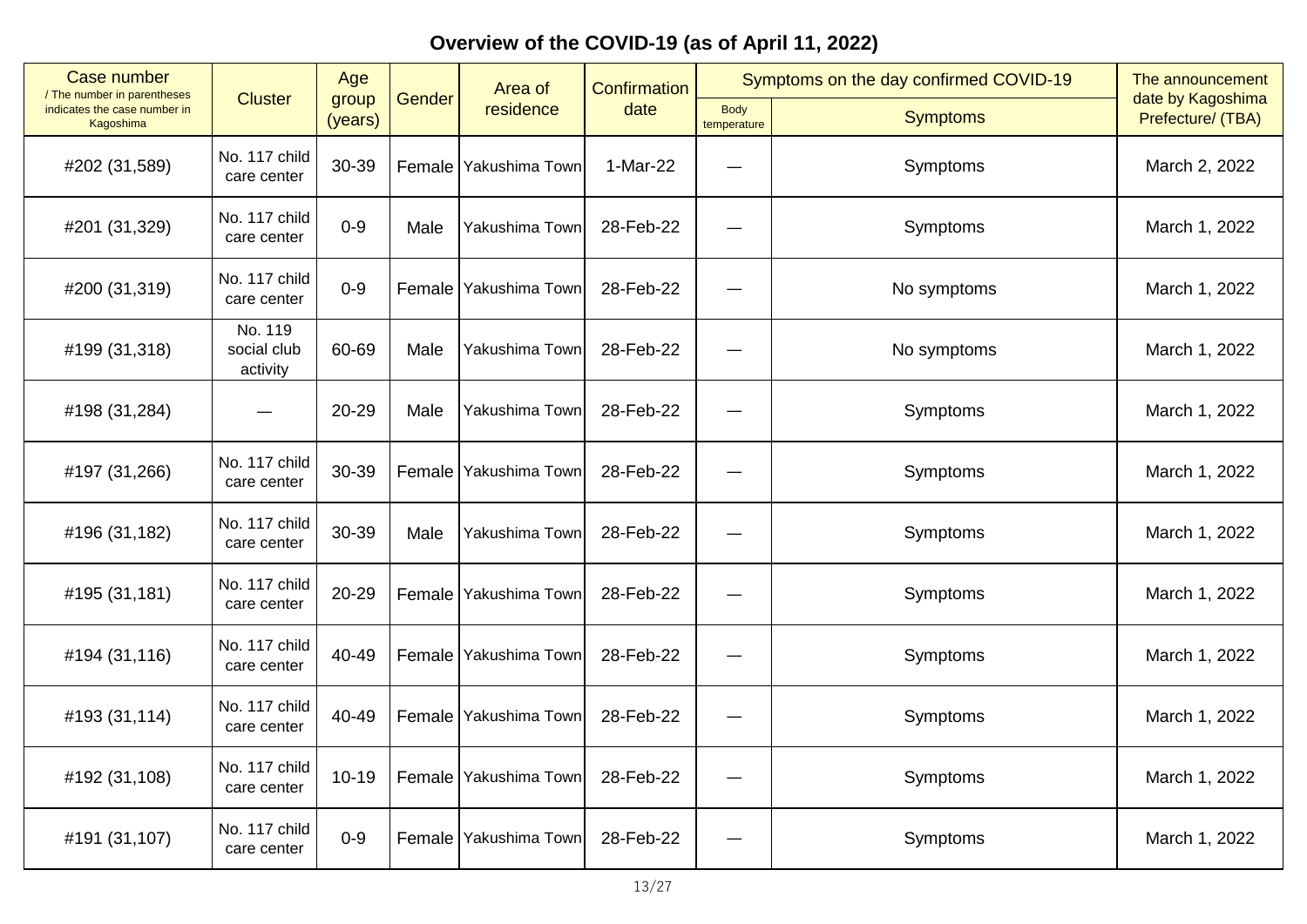| Case number<br>/ The number in parentheses       |                                    | Age              |        | Area of                 | <b>Confirmation</b> |                            | Symptoms on the day confirmed COVID-19 | The announcement                       |
|--------------------------------------------------|------------------------------------|------------------|--------|-------------------------|---------------------|----------------------------|----------------------------------------|----------------------------------------|
| indicates the case number in<br><b>Kagoshima</b> | <b>Cluster</b>                     | group<br>(years) | Gender | residence               | date                | <b>Body</b><br>temperature | <b>Symptoms</b>                        | date by Kagoshima<br>Prefecture/ (TBA) |
| #190 (31,093)                                    | No. 117 child<br>care center       | $0-9$            |        | Female   Yakushima Town | 28-Feb-22           |                            | Symptoms                               | March 1, 2022                          |
| #189 (31,075)                                    | No. 119<br>social club<br>activity | $10 - 19$        | Male   | Yakushima Town          | 28-Feb-22           |                            | Symptoms                               | March 1, 2022                          |
| #188 (30,930)                                    | No. 117 child<br>care center       | $0 - 9$          | Male   | Yakushima Town          | 27-Feb-22           |                            | Symptoms                               | February 28, 2022                      |
| #187 (30,837)                                    | No. 119<br>social club<br>activity | 70-79            | Male   | Yakushima Town          | 27-Feb-22           |                            | No symptoms                            | February 28, 2022                      |
| #186 (30,835)                                    | No. 117 child<br>care center       | 40-49            | Male   | Yakushima Town          | 27-Feb-22           |                            | No symptoms                            | February 28, 2022                      |
| #185 (30,833)                                    | No. 117 child<br>care center       | 80-89            | Male   | Yakushima Town          | 27-Feb-22           |                            | Symptoms                               | February 28, 2022                      |
| #184 (30,832)                                    | No. 117 child<br>care center       | 40-49            |        | Female   Yakushima Town | 27-Feb-22           |                            | No symptoms                            | February 28, 2022                      |
| #183 (30,827)                                    | No. 117 child<br>care center       | $0 - 9$          | Female | Yakushima Town          | 27-Feb-22           |                            | Symptoms                               | February 28, 2022                      |
| #182 (30,412)                                    | No. 119<br>social club<br>activity | $10 - 19$        |        | Female Yakushima Town   | 26-Feb-22           |                            | Symptoms                               | February 27, 2022                      |
| #181 (30,410)                                    | No. 117 child<br>care center       | $0-9$            |        | Female Yakushima Town   | 26-Feb-22           | —                          | Symptoms                               | February 27, 2022                      |
| #180 (30,398)                                    |                                    | 20-29            | Male   | Yakushima Town          | 26-Feb-22           |                            | Symptoms                               | February 27, 2022                      |
| #179 (30,378)                                    | No. 117 child<br>care center       | 20-29            | Female | Yakushima Town          | 26-Feb-22           |                            | Symptoms                               | February 27, 2022                      |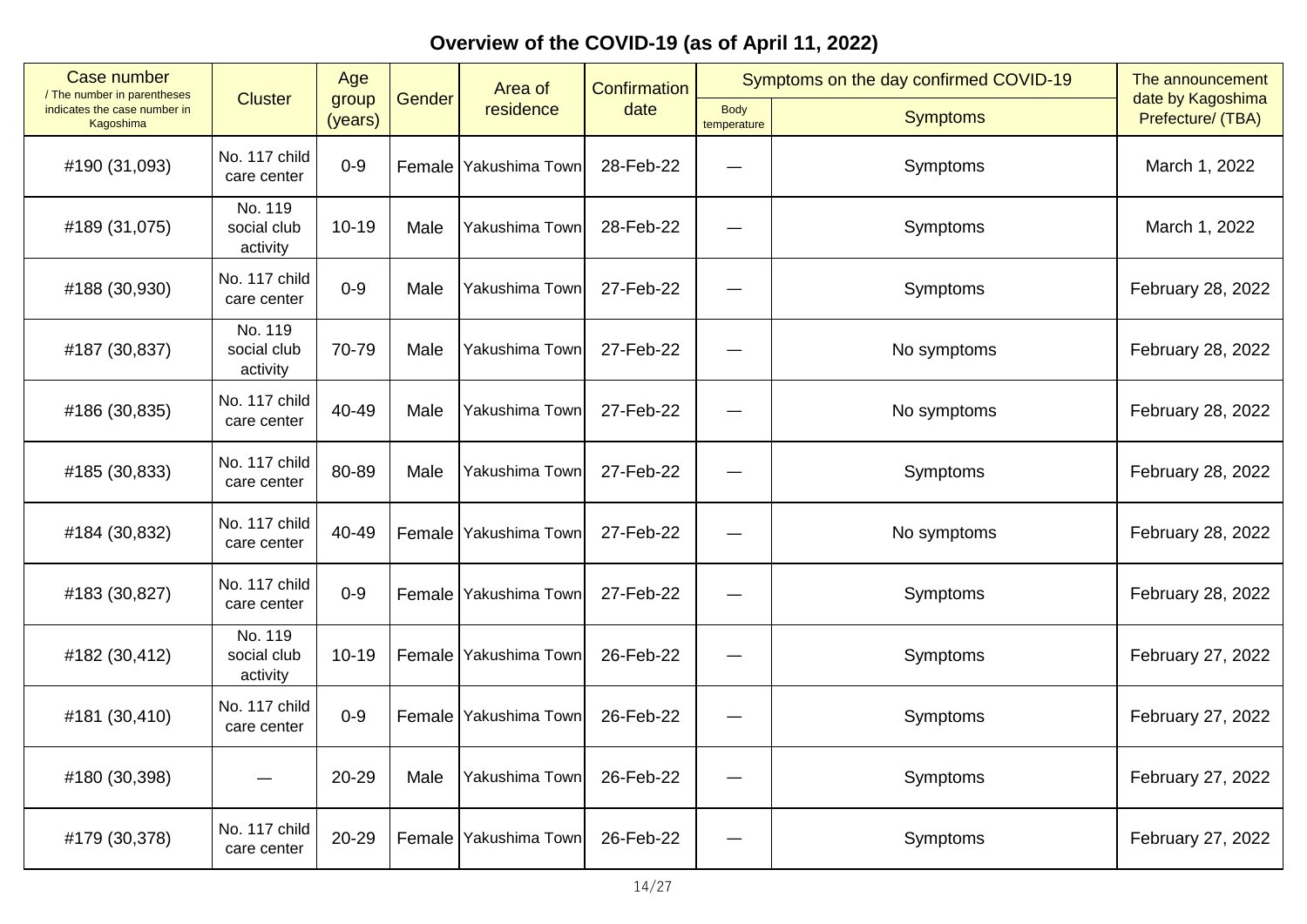| Case number<br>/ The number in parentheses |                                    | Age              |        | Area of               | <b>Confirmation</b> | Symptoms on the day confirmed COVID-19 |                 | The announcement                       |  |
|--------------------------------------------|------------------------------------|------------------|--------|-----------------------|---------------------|----------------------------------------|-----------------|----------------------------------------|--|
| indicates the case number in<br>Kagoshima  | <b>Cluster</b>                     | group<br>(years) | Gender | residence             | date                | Body<br>temperature                    | <b>Symptoms</b> | date by Kagoshima<br>Prefecture/ (TBA) |  |
| #178 (30,377)                              | No. 117 child<br>care center       | $10 - 19$        | Male   | Yakushima Town        | 26-Feb-22           |                                        | Symptoms        | February 27, 2022                      |  |
| #177 (29,959)                              | No. 117 child<br>care center       | 30-39            | Female | Yakushima Town        | 25-Feb-22           |                                        | Symptoms        | February 26, 2022                      |  |
| #176 (29,422)                              |                                    | 50-59            |        | Female Yakushima Town | 24-Feb-22           |                                        | Symptoms        | February 25, 2022                      |  |
| #175 (29,391)                              | No. 119<br>social club<br>activity | 60-69            | Male   | Yakushima Town        | 24-Feb-22           |                                        | Symptoms        | February 25, 2022                      |  |
| #174 (29,384)                              |                                    | 20-29            | Male   | Yakushima Town        | 24-Feb-22           |                                        | Symptoms        | February 25, 2022                      |  |
| #173 (29,383)                              |                                    | 30-39            | Male   | Yakushima Town        | 24-Feb-22           |                                        | Symptoms        | February 25, 2022                      |  |
| #172 (28,657)                              |                                    | 20-29            | Male   | Yakushima Town        | 22-Feb-22           |                                        | Symptoms        | February 23, 2022                      |  |
| #171 (28,641)                              | No. 105<br>group<br>gathering      | 30-39            | Female | Yakushima Town        | 22-Feb-22           | ٠                                      | Symptoms        | February 23, 2022                      |  |
| #170 (28,560)                              |                                    | $0 - 9$          | Male   | Yakushima Town        | 22-Feb-22           |                                        | Symptoms        | February 23, 2022                      |  |
| #169 (28,198)                              |                                    | 40-49            | Male   | Yakushima Town        | 21-Feb-22           |                                        | No symptoms     | February 22, 2022                      |  |
| #168 (28,089)                              |                                    | 20-29            | Male   | Yakushima Town        | 21-Feb-22           | —                                      | Symptoms        | February 22, 2022                      |  |
| #167 (28,062)                              |                                    | 40-49            | Female | Yakushima Town        | 21-Feb-22           |                                        | Symptoms        | February 22, 2022                      |  |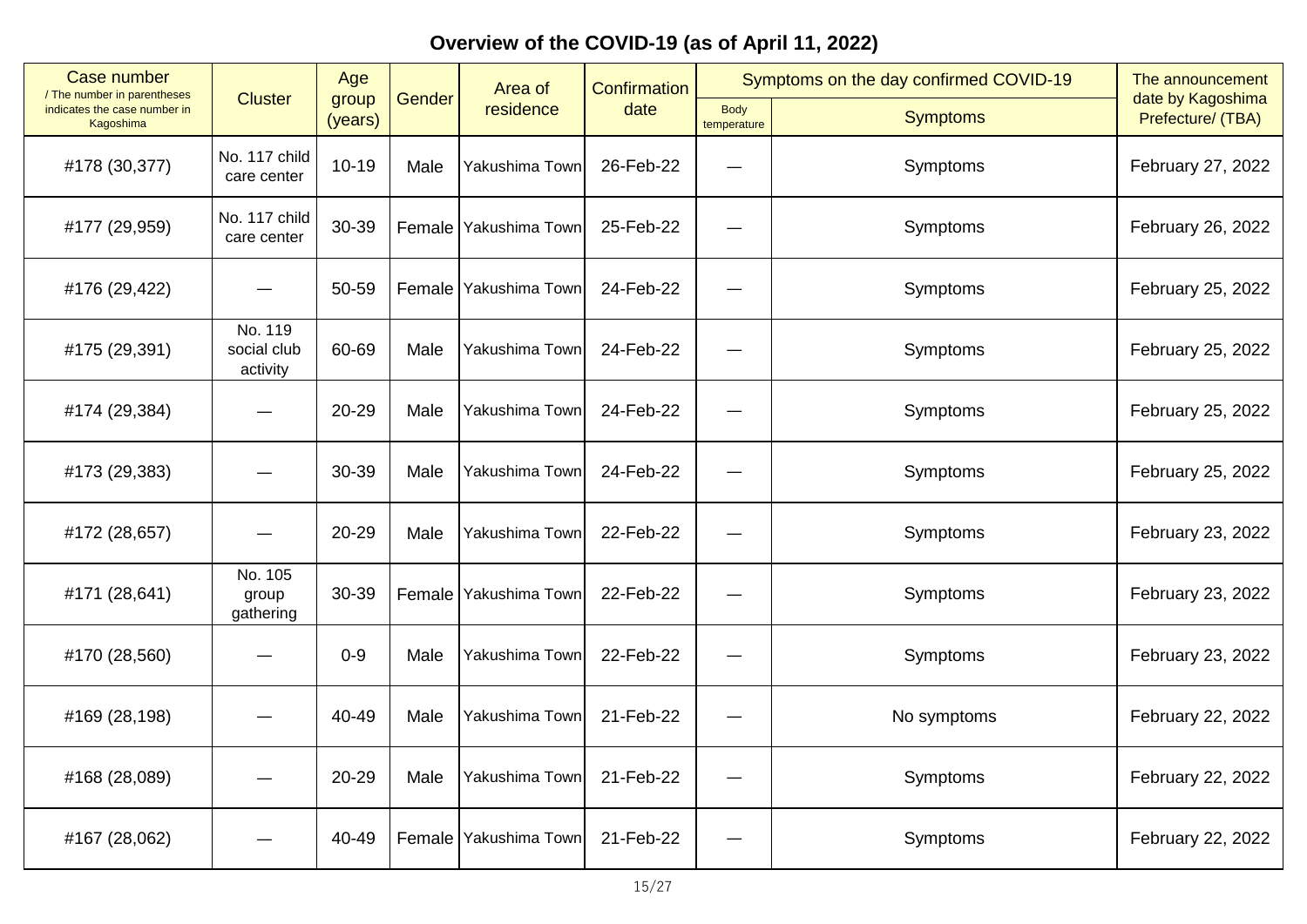| Case number<br>/ The number in parentheses | Age                           |                  |        | Area of                 | Confirmation |                            | Symptoms on the day confirmed COVID-19<br>The announcement |                                        |
|--------------------------------------------|-------------------------------|------------------|--------|-------------------------|--------------|----------------------------|------------------------------------------------------------|----------------------------------------|
| indicates the case number in<br>Kagoshima  | <b>Cluster</b>                | group<br>(years) | Gender | residence               | date         | <b>Body</b><br>temperature | <b>Symptoms</b>                                            | date by Kagoshima<br>Prefecture/ (TBA) |
| #166 (28,060)                              |                               | 60-69            |        | Female   Yakushima Town | 21-Feb-22    |                            | Symptoms                                                   | February 22, 2022                      |
| #165 (28,049)                              |                               | 40-49            |        | Female Yakushima Town   | 21-Feb-22    |                            | Symptoms                                                   | February 22, 2022                      |
| #164 (27,744)                              |                               | $0 - 9$          |        | Female Yakushima Town   | 20-Feb-22    |                            | Symptoms                                                   | February 21, 2022                      |
| #163 (27,741)                              |                               | 40-49            | Male   | Yakushima Town          | 20-Feb-22    | —                          | Symptoms                                                   | February 21, 2022                      |
| #162 (27,739)                              |                               | 30-39            |        | Female Yakushima Town   | 20-Feb-22    |                            | Symptoms                                                   | February 21, 2022                      |
| #161 (27,501)                              |                               | 20-29            |        | Female Yakushima Town   | 19-Feb-22    |                            | No symptoms                                                | February 20, 2022                      |
| #160 (27,451)                              |                               | $0-9$            | Male   | Yakushima Town          | 19-Feb-22    |                            | Symptoms                                                   | February 20, 2022                      |
| #159 (27,450)                              |                               | 60-69            |        | Female Yakushima Town   | 19-Feb-22    |                            | Symptoms                                                   | February 20, 2022                      |
| #158 (27,449)                              | No. 105<br>group<br>gathering | $0 - 9$          |        | Female   Yakushima Town | 19-Feb-22    |                            | No symptoms                                                | February 20, 2022                      |
| #157 (27,448)                              |                               | 30-39            |        | Female Yakushima Town   | 19-Feb-22    |                            | Symptoms                                                   | February 20, 2022                      |
| #156 (27,350)                              |                               | $0-9$            | Male   | Yakushima Town          | 19-Feb-22    |                            | Symptoms                                                   | February 20, 2022                      |
| #155 (27,349)                              |                               | 30-39            |        | Female   Yakushima Town | 19-Feb-22    |                            | Symptoms                                                   | February 20, 2022                      |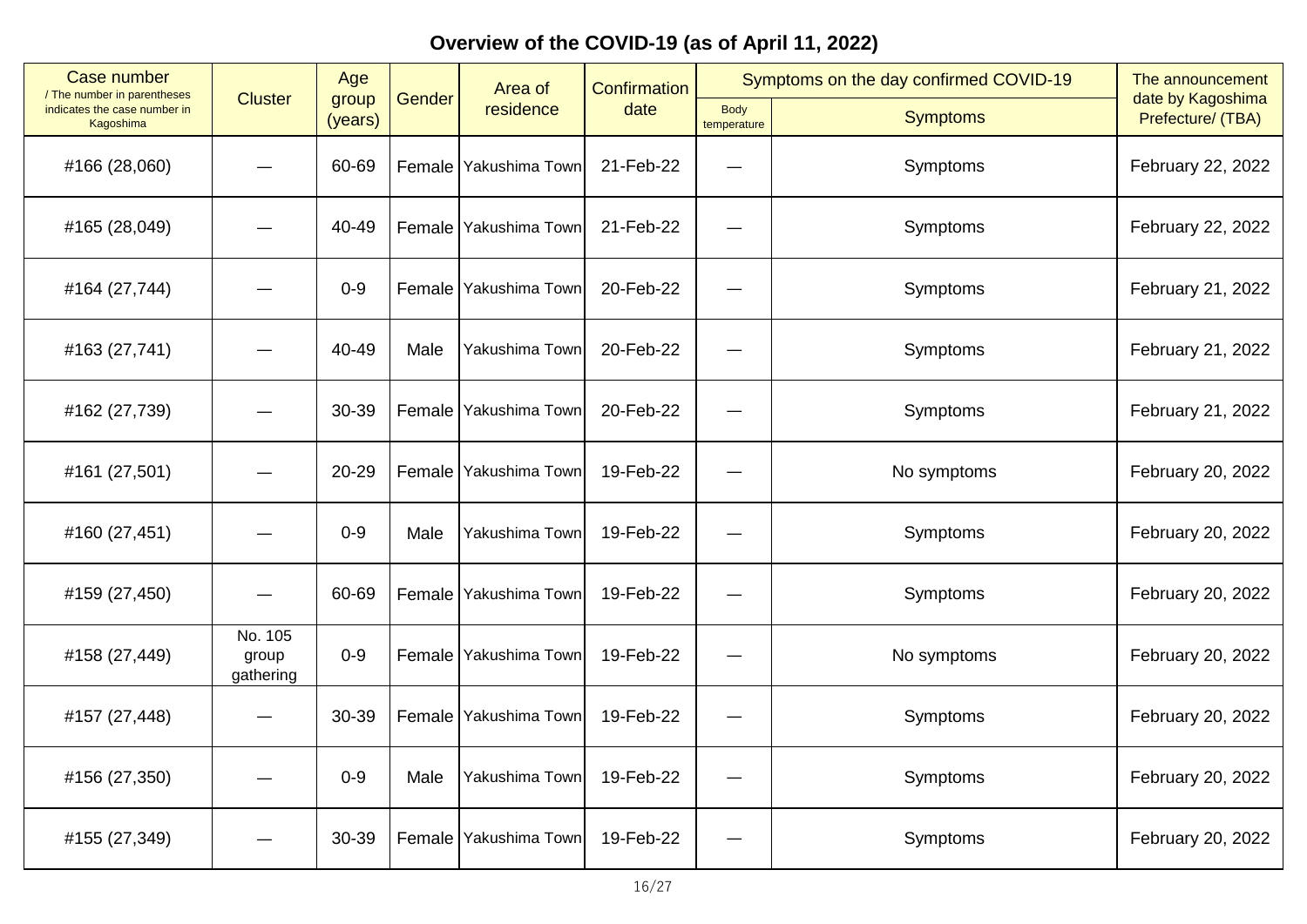| Case number                               | Age<br>/ The number in parentheses |                  |               | Area of                 | <b>Confirmation</b> |                            | Symptoms on the day confirmed COVID-19 | The announcement                       |
|-------------------------------------------|------------------------------------|------------------|---------------|-------------------------|---------------------|----------------------------|----------------------------------------|----------------------------------------|
| indicates the case number in<br>Kagoshima | <b>Cluster</b>                     | group<br>(years) | Gender        | residence               | date                | <b>Body</b><br>temperature | <b>Symptoms</b>                        | date by Kagoshima<br>Prefecture/ (TBA) |
| #154 (27,384)                             |                                    | 30-39            | Male          | Yakushima Town          | 19-Feb-22           |                            | Symptoms                               | February 20, 2022                      |
| #153 (27,036)                             |                                    | $0-9$            | Female        | Yakushima Town          | 18-Feb-22           | —                          | Symptoms                               | February 19, 2022                      |
| #152 (27,023)                             | No. 105<br>group<br>gathering      | 40-49            |               | Female   Yakushima Town | 18-Feb-22           |                            | Symptoms                               | February 19, 2022                      |
| #151 (26,947)                             |                                    | $10 - 19$        | <b>Female</b> | Yakushima Town          | 18-Feb-22           |                            | Symptoms                               | February 19, 2022                      |
| #150 (26,910)                             | No. 105<br>group<br>gathering      | 30-39            | Male          | Yakushima Town          | 18-Feb-22           |                            | Symptoms                               | February 19, 2022                      |
| #149 (26,889)                             |                                    | $0 - 9$          | Female        | Yakushima Town          | 18-Feb-22           |                            | Symptoms                               | February 19, 2022                      |
| #148 (26,432)                             |                                    | 60-69            | Male          | Yakushima Town          | 17-Feb-22           |                            | Symptoms                               | February 18, 2022                      |
| #147 (26,430)                             | No. 105<br>group<br>gathering      | 50-59            | Male          | Yakushima Town          | 17-Feb-22           | $\overline{\phantom{0}}$   | Symptoms                               | February 18, 2022                      |
| #146 (26,428)                             |                                    | $0 - 9$          | Male          | Yakushima Town          | 17-Feb-22           |                            | Symptoms                               | February 18, 2022                      |
| #145 (26,427)                             |                                    | 50-59            | Male          | Yakushima Town          | 17-Feb-22           |                            | Symptoms                               | February 18, 2022                      |
| #144 (26,417)                             | No. 105<br>group<br>gathering      | $0-9$            | Male          | Yakushima Town          | 17-Feb-22           | —                          | Symptoms                               | February 18, 2022                      |
| #143 (26,413)                             |                                    | 30-39            | Female        | Yakushima Town          | 17-Feb-22           |                            | Symptoms                               | February 18, 2022                      |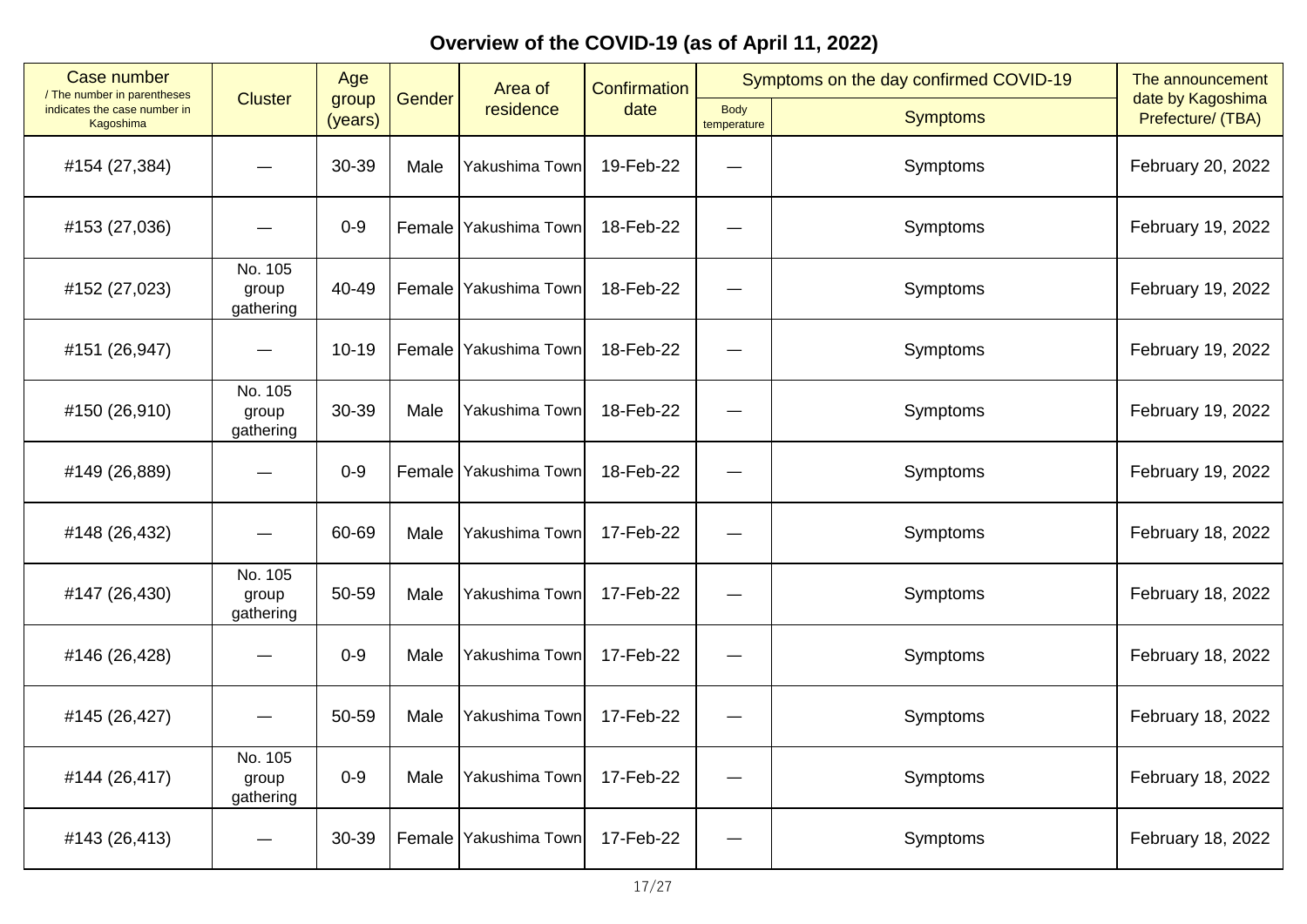| Case number<br>/ The number in parentheses | Age                           |                  |               | Area of                 | <b>Confirmation</b> |                            | Symptoms on the day confirmed COVID-19 | The announcement                       |
|--------------------------------------------|-------------------------------|------------------|---------------|-------------------------|---------------------|----------------------------|----------------------------------------|----------------------------------------|
| indicates the case number in<br>Kagoshima  | <b>Cluster</b>                | group<br>(years) | Gender        | residence               | date                | <b>Body</b><br>temperature | <b>Symptoms</b>                        | date by Kagoshima<br>Prefecture/ (TBA) |
| #142 (26,392)                              |                               | $0 - 9$          |               | Female   Yakushima Town | 17-Feb-22           |                            | Symptoms                               | February 18, 2022                      |
| #141 (25,949)                              |                               | 60-69            | <b>Female</b> | Yakushima Town          | 16-Feb-22           |                            | Symptoms                               | February 17, 2022                      |
| #140 (25,826)                              |                               | 20-29            | <b>Female</b> | Yakushima Town          | 16-Feb-22           |                            | Symptoms                               | February 17, 2022                      |
| #139 (25,823)                              |                               | 20-29            | Male          | Yakushima Town          | 16-Feb-22           |                            | Symptoms                               | February 17, 2022                      |
| #138 (25,468)                              |                               | 30-39            | Female        | Yakushima Town          | 15-Feb-22           |                            | No symptoms                            | February 16, 2022                      |
| #137 (25,295)                              |                               | $0-9$            | Male          | Yakushima Town          | 15-Feb-22           |                            | No symptoms                            | February 16, 2022                      |
| #136 (25,293)                              |                               | $10 - 19$        |               | Female Yakushima Town   | 15-Feb-22           |                            | No symptoms                            | February 16, 2022                      |
| #135 (25,290)                              |                               | 30-39            |               | Female   Yakushima Town | 15-Feb-22           |                            | Symptoms                               | February 16, 2022                      |
| #134 (25,287)                              |                               | 40-49            | Male          | Yakushima Town          | 15-Feb-22           |                            | Symptoms                               | February 16, 2022                      |
| #133 (25,276)                              | No. 105<br>group<br>gathering | $0-9$            |               | Female Yakushima Town   | 15-Feb-22           |                            | Symptoms                               | February 16, 2022                      |
| #132 (25,250)                              | No. 105<br>group<br>gathering | $10 - 19$        | <b>Female</b> | Yakushima Town          | 15-Feb-22           |                            | No symptoms                            | February 16, 2022                      |
| #131 (25,248)                              | No. 105<br>group<br>gathering | 30-39            | Female        | Yakushima Town          | 15-Feb-22           |                            | Symptoms                               | February 16, 2022                      |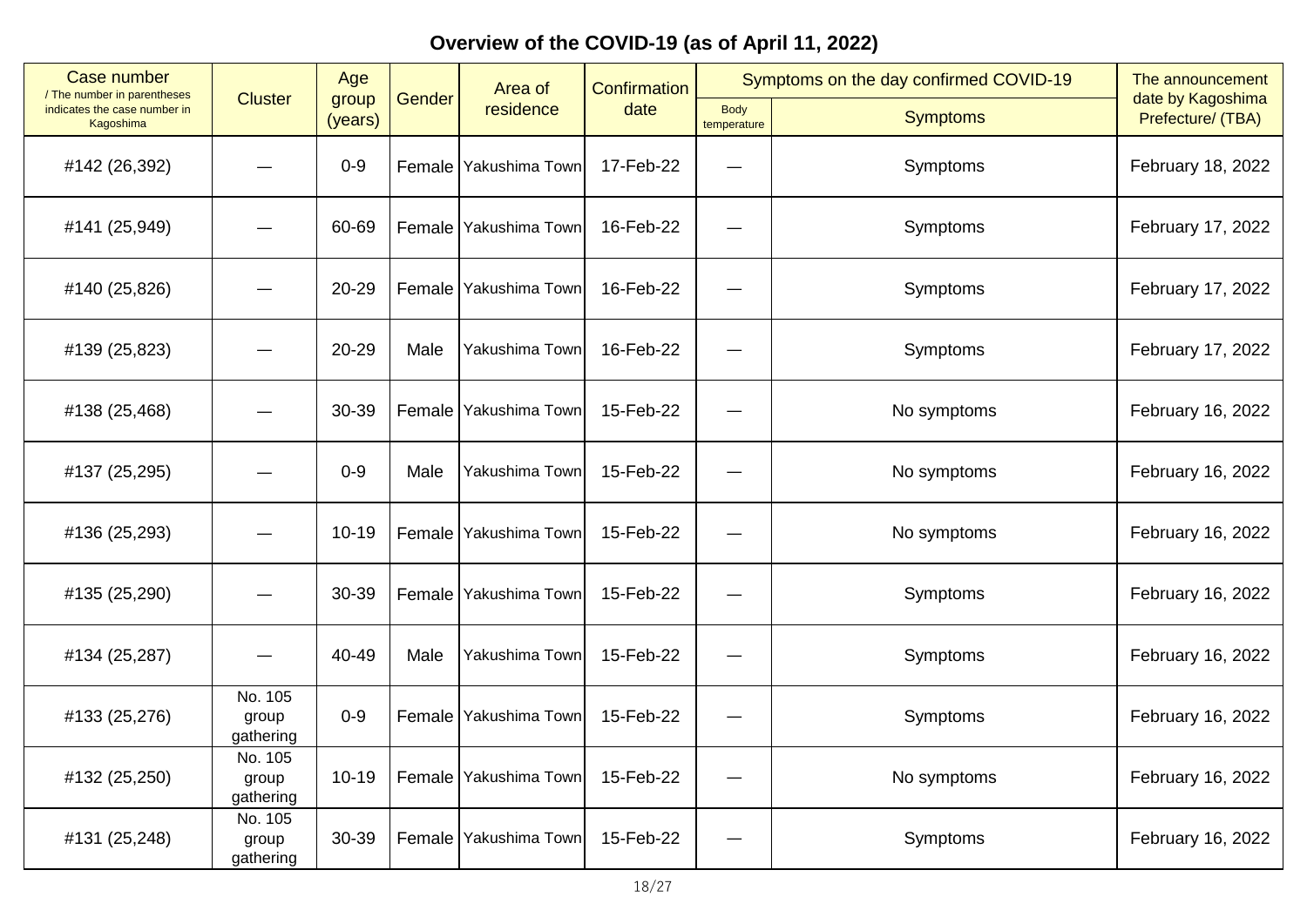| Case number                               | Age<br>/ The number in parentheses |                  | Area of |                       | Confirmation |                            | Symptoms on the day confirmed COVID-19 | The announcement                       |
|-------------------------------------------|------------------------------------|------------------|---------|-----------------------|--------------|----------------------------|----------------------------------------|----------------------------------------|
| indicates the case number in<br>Kagoshima | <b>Cluster</b>                     | group<br>(years) | Gender  | residence             | date         | <b>Body</b><br>temperature | <b>Symptoms</b>                        | date by Kagoshima<br>Prefecture/ (TBA) |
| #130 (25,246)                             |                                    | 50-59            | Male    | Yakushima Town        | 15-Feb-22    |                            | No symptoms                            | February 16, 2022                      |
| #129 (25,221)                             |                                    | $10 - 19$        | Female  | Yakushima Town        | 15-Feb-22    |                            | Symptoms                               | February 16, 2022                      |
| #128 (24,763)                             |                                    | 50-59            |         | Female Yakushima Town | 14-Feb-22    |                            | Symptoms                               | February 15, 2022                      |
| #127 (24,760)                             |                                    | $0 - 9$          | Male    | Yakushima Town        | 14-Feb-22    |                            | Symptoms                               | February 15, 2022                      |
| #126 (24,756)                             |                                    | $10 - 19$        | Female  | Yakushima Town        | 14-Feb-22    |                            | Symptoms                               | February 15, 2022                      |
| #125 (24,754)                             |                                    | $0 - 9$          | Male    | Yakushima Town        | 14-Feb-22    |                            | Symptoms                               | February 15, 2022                      |
| #124 (24,627)                             |                                    | $10 - 19$        |         | Female Yakushima Town | 14-Feb-22    |                            | Symptoms                               | February 15, 2022                      |
| #123 (24,598)                             |                                    | 30-39            | Male    | Yakushima Town        | 14-Feb-22    |                            | Symptoms                               | February 15, 2022                      |
| #122 (24,596)                             | No. 105<br>group<br>gathering      | 50-59            | Male    | Yakushima Town        | 14-Feb-22    |                            | Symptoms                               | February 15, 2022                      |
| #121 (24,586)                             | No. 92 child<br>care center        | $0 - 9$          | Male    | Yakushima Town        | 14-Feb-22    |                            | No symptoms                            | February 15, 2022                      |
| #120 (24,584)                             | No. 92 child<br>care center        | 30-39            | Female  | Yakushima Town        | 14-Feb-22    | —                          | Symptoms                               | February 15, 2022                      |
| #119 (24,576)                             | No. 105<br>group<br>gathering      | $0 - 9$          | Male    | Yakushima Town        | 14-Feb-22    |                            | Symptoms                               | February 15, 2022                      |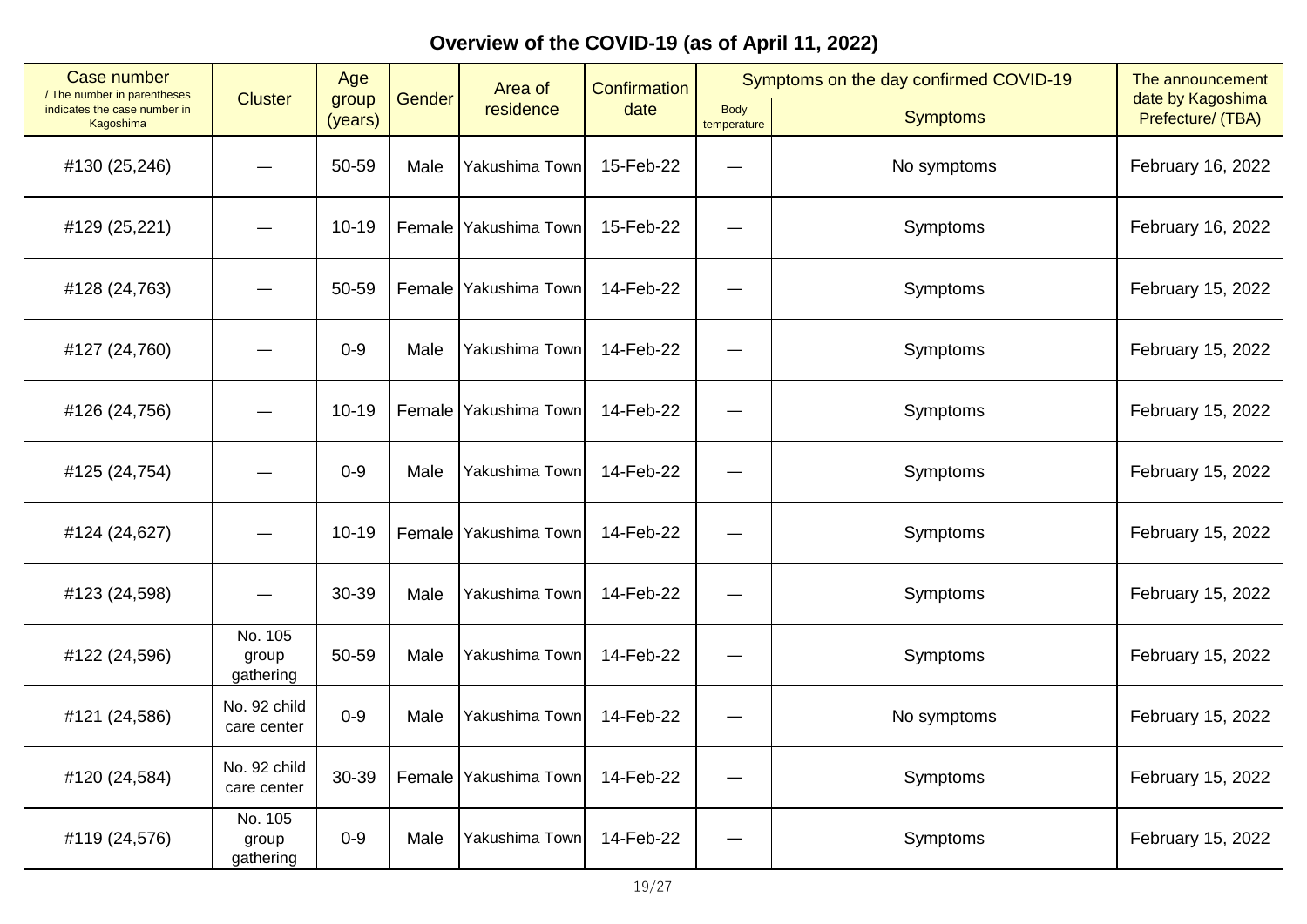| <b>Case number</b><br>/ The number in parentheses |                               | Age              |        | Area of               | <b>Confirmation</b> |                            | Symptoms on the day confirmed COVID-19 | The announcement                       |
|---------------------------------------------------|-------------------------------|------------------|--------|-----------------------|---------------------|----------------------------|----------------------------------------|----------------------------------------|
| indicates the case number in<br>Kagoshima         | <b>Cluster</b>                | group<br>(years) | Gender | residence             | date                | <b>Body</b><br>temperature | <b>Symptoms</b>                        | date by Kagoshima<br>Prefecture/ (TBA) |
| #118 (24,573)                                     | No. 105<br>group<br>gathering | $0 - 9$          |        | Female Yakushima Town | 14-Feb-22           |                            | No symptoms                            | February 15, 2022                      |
| #117 (24,533)                                     |                               | $10 - 19$        | Female | Yakushima Town        | 14-Feb-22           |                            | Symptoms                               | February 15, 2022                      |
| #116 (24,527)                                     |                               | $10 - 19$        | Male   | Yakushima Town        | 14-Feb-22           |                            | No symptoms                            | February 15, 2022                      |
| #115 (24,220)                                     | No. 105<br>group<br>gathering | $0 - 9$          | Female | Yakushima Town        | 13-Feb-22           | —                          | Symptoms                               | February 14, 2022                      |
| #114 (23,844)                                     | No. 105<br>group<br>gathering | 30-39            | Female | Yakushima Town        | 12-Feb-22           |                            | Symptoms                               | February 13, 2022                      |
| #113 (23,798)                                     | No. 105<br>group<br>gathering | $0 - 9$          | Male   | Yakushima Town        | 12-Feb-22           |                            | Symptoms                               | February 13, 2022                      |
| #112 (22,754)                                     | No. 105<br>group<br>gathering | 40-49            | Male   | Yakushima Town        | 10-Feb-22           |                            | Symptoms                               | February 11, 2022                      |
| #111 (22,752)                                     | No. 105<br>group<br>gathering | 70-79            | Male   | Yakushima Town        | 10-Feb-22           |                            | Symptoms                               | February 11, 2022                      |
| #110 (22,747)                                     | No. 105<br>group<br>gathering | 60-69            |        | Female Yakushima Town | 10-Feb-22           |                            | Symptoms                               | February 11, 2022                      |
| #109 (22,358)                                     | No. 105<br>group<br>gathering | $0 - 9$          | Male   | Yakushima Town        | 9-Feb-22            | —                          | Symptoms                               | February 10, 2022                      |
| #108 (22,356)                                     | No. 105<br>group<br>gathering | $10 - 19$        | Male   | Yakushima Town        | 9-Feb-22            |                            | No symptoms                            | February 10, 2022                      |
| #107 (22,352)                                     | No. 105<br>group<br>gathering | $10 - 19$        | Male   | Yakushima Town        | 9-Feb-22            |                            | Symptoms                               | February 10, 2022                      |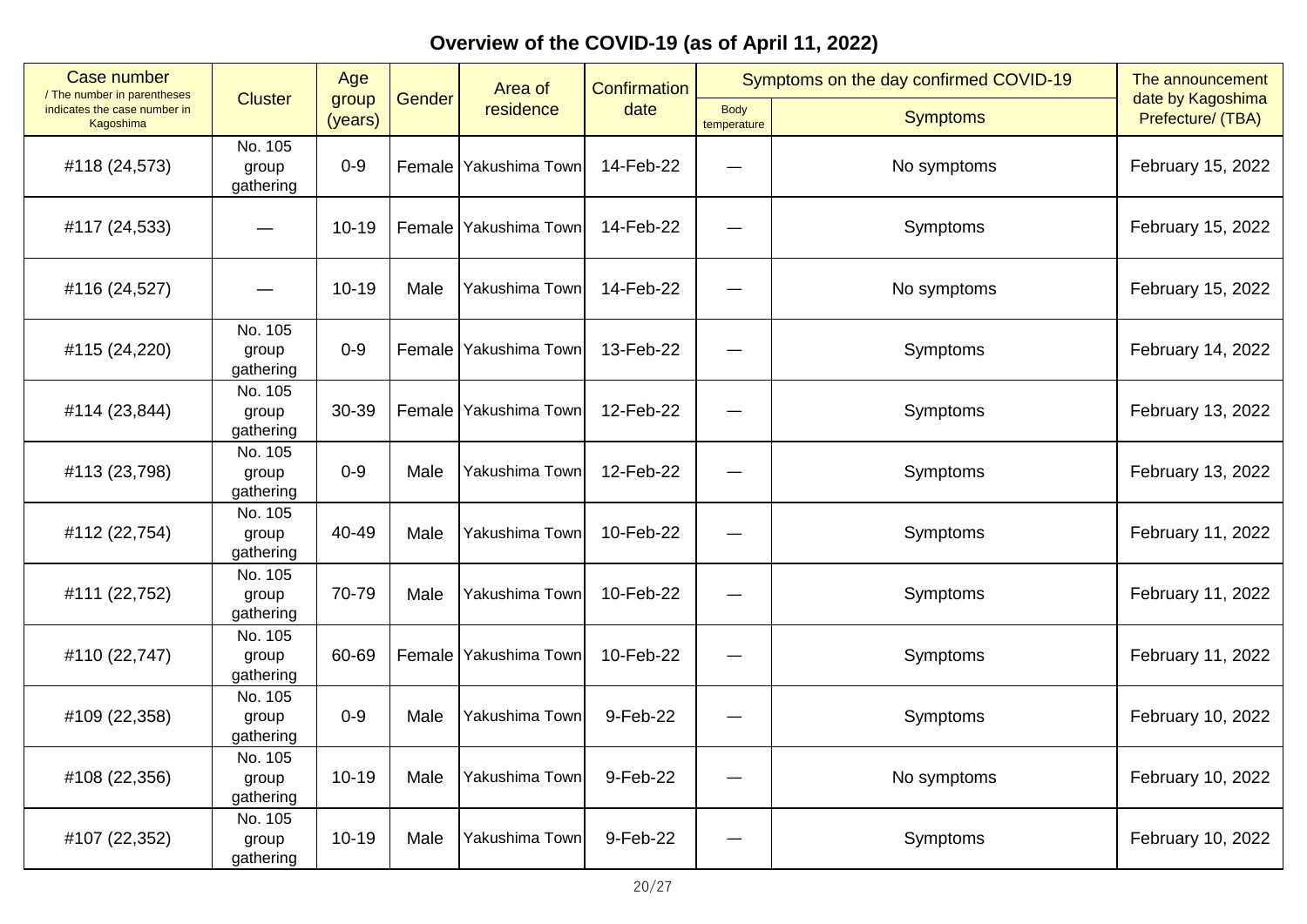| <b>Case number</b><br>/ The number in parentheses |                               | Age              |        | Area of                 | Confirmation |                            | Symptoms on the day confirmed COVID-19 | The announcement                       |
|---------------------------------------------------|-------------------------------|------------------|--------|-------------------------|--------------|----------------------------|----------------------------------------|----------------------------------------|
| indicates the case number in<br>Kagoshima         | <b>Cluster</b>                | group<br>(years) | Gender | residence               | date         | <b>Body</b><br>temperature | <b>Symptoms</b>                        | date by Kagoshima<br>Prefecture/ (TBA) |
| #106 (22,350)                                     | No. 105<br>group<br>gathering | 40-49            |        | Female   Yakushima Town | 9-Feb-22     |                            | Symptoms                               | February 10, 2022                      |
| #105 (22,331)                                     | No. 105<br>group<br>gathering | 40-49            | Male   | Yakushima Town          | 9-Feb-22     |                            | No symptoms                            | February 10, 2022                      |
| #104 (22,209)                                     | No. 105<br>group<br>gathering | 70-79            |        | Female Yakushima Town   | 9-Feb-22     |                            | Symptoms                               | February 10, 2022                      |
| #103 (20,893)                                     | No. 92 child<br>care center   | $0 - 9$          | Male   | Yakushima Town          | 7-Feb-22     |                            | Symptoms                               | February 8, 2022                       |
| #102 (20,820)                                     | No. 92 child<br>care center   | 30-39            | Female | Yakushima Town          | 7-Feb-22     |                            | No symptoms                            | February 8, 2022                       |
| #101 (18,536)                                     | No. 92 child<br>care center   | $0 - 9$          | Male   | Yakushima Town          | 3-Feb-22     |                            | Symptoms                               | February 4, 2022                       |
| #100 (17,239)                                     | No. 92 child<br>care center   | 60-69            |        | Female Yakushima Town   | $1-Feb-22$   |                            | Symptoms                               | February 2, 2022                       |
| #99 (17,238)                                      | No. 92 child<br>care center   | $0 - 9$          | Male   | Yakushima Town          | 1-Feb-22     |                            | Symptoms                               | February 2, 2022                       |
| #98 (17,237)                                      | No. 92 child<br>care center   | 40-49            |        | Female Yakushima Town   | 1-Feb-22     |                            | Symptoms                               | February 2, 2022                       |
| #97 (16,727)                                      | No. 92 child<br>care center   | $0 - 9$          |        | Female Yakushima Town   | 31-Jan-22    |                            | Symptoms                               | February 1, 2022                       |
| #96 (16,725)                                      | No. 92 child<br>care center   | $0 - 9$          |        | Female Yakushima Town   | 31-Jan-22    | —                          | Symptoms                               | February 1, 2022                       |
| #95 (16,723)                                      | No. 92 child<br>care center   | $0 - 9$          | Male   | Yakushima Town          | 31-Jan-22    |                            | Symptoms                               | February 1, 2022                       |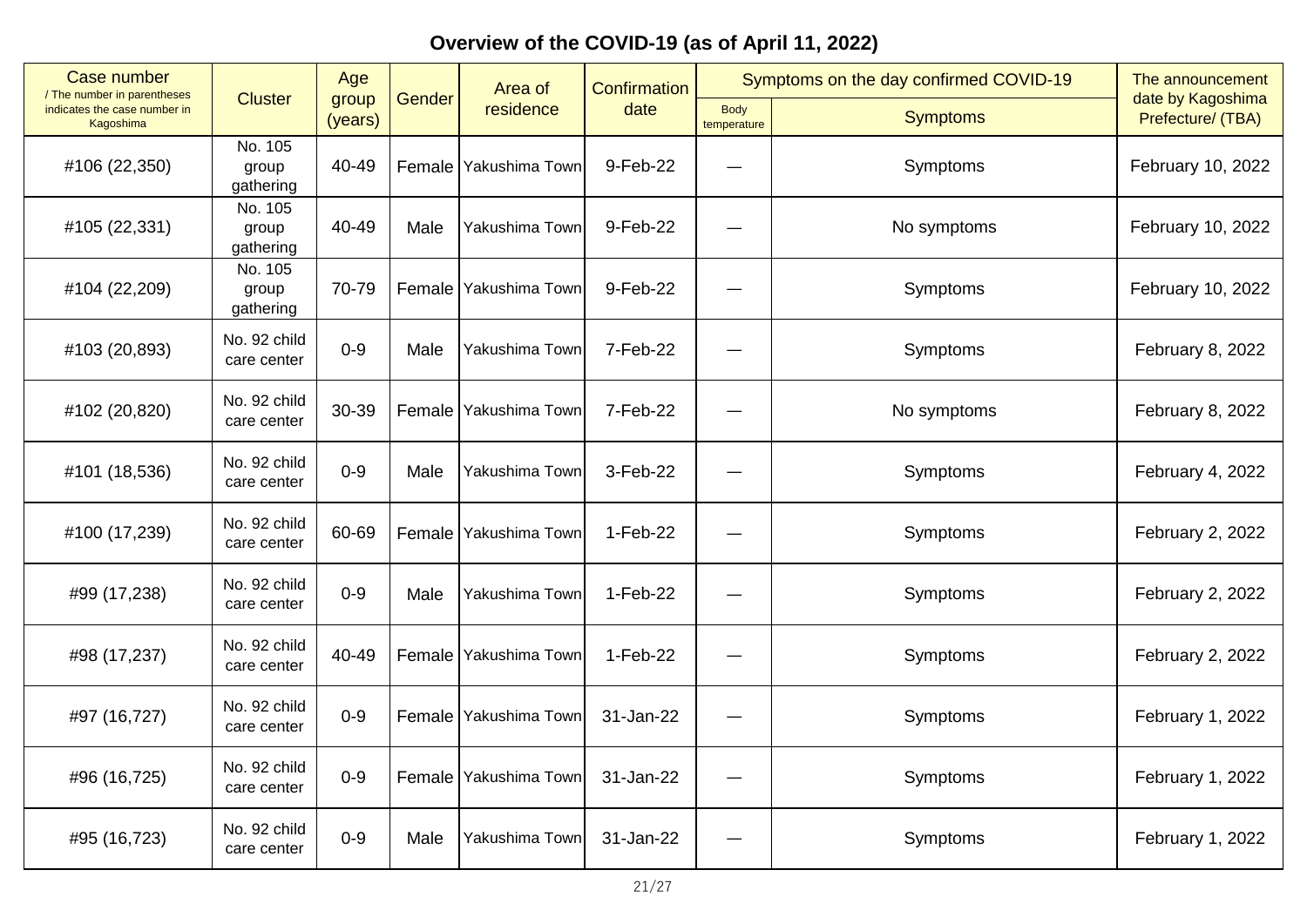| Case number                               | / The number in parentheses |                  |        | Area of                 | <b>Confirmation</b> |                            | Symptoms on the day confirmed COVID-19 | The announcement                       |
|-------------------------------------------|-----------------------------|------------------|--------|-------------------------|---------------------|----------------------------|----------------------------------------|----------------------------------------|
| indicates the case number in<br>Kagoshima | <b>Cluster</b>              | group<br>(years) | Gender | residence               | date                | <b>Body</b><br>temperature | <b>Symptoms</b>                        | date by Kagoshima<br>Prefecture/ (TBA) |
| #94 (16,514)                              | No. 92 child<br>care center | 50-59            |        | Female Yakushima Town   | 31-Jan-22           |                            | Symptoms                               | February 1, 2022                       |
| #93 (15,559)                              | No. 92 child<br>care center | $0 - 9$          | Male   | Yakushima Town          | 29-Jan-22           |                            | Symptoms                               | January 30, 2022                       |
| #92 (15,558)                              | No. 92 child<br>care center | 20-29            | Male   | Yakushima Town          | 29-Jan-22           |                            | No symptoms                            | January 30, 2022                       |
| #91 (15,557)                              | No. 92 child<br>care center | $0 - 9$          | Male   | Yakushima Town          | 29-Jan-22           |                            | No symptoms                            | January 30, 2022                       |
| #90 (15,519)                              | No. 92 child<br>care center | 40-49            | Male   | Yakushima Town          | 29-Jan-22           |                            | Symptoms                               | January 30, 2022                       |
| #89 (15,173)                              | No. 92 child<br>care center | 20-29            | Female | Yakushima Town          | 28-Jan-22           |                            | No symptoms                            | January 29, 2022                       |
| #88 (15,171)                              | No. 92 child<br>care center | $0-9$            |        | Female   Yakushima Town | 28-Jan-22           |                            | Symptoms                               | January 29, 2022                       |
| #87 (15,164)                              | No. 92 child<br>care center | $0 - 9$          | Female | Yakushima Town          | 28-Jan-22           |                            | Symptoms                               | January 29, 2022                       |
| #86 (15,098)                              | No. 92 child<br>care center | 30-39            | Male   | Yakushima Town          | 28-Jan-22           |                            | Symptoms                               | January 29, 2022                       |
| #85 (15,068)                              | No. 92 child<br>care center | $0 - 9$          |        | Female   Yakushima Town | 28-Jan-22           |                            | Symptoms                               | January 29, 2022                       |
| #84 (14,533)                              | No. 92 child<br>care center | $0 - 9$          | Female | Yakushima Town          | 27-Jan-22           |                            | No symptoms                            |                                        |
| #83 (14,405)                              | No. 92 child<br>care center | $0 - 9$          | Male   | Yakushima Town          | 27-Jan-22           |                            | Fever                                  |                                        |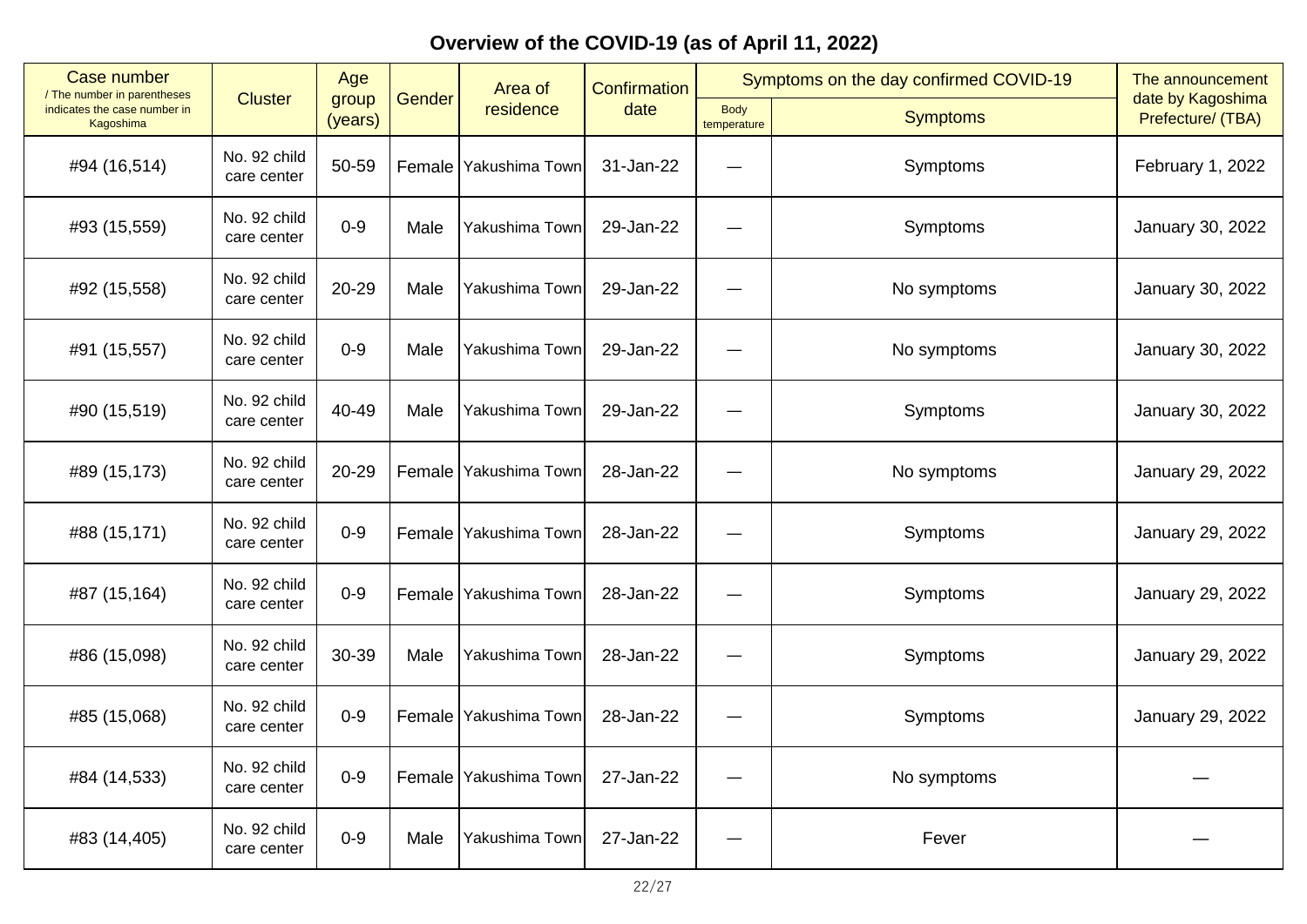| <b>Case number</b><br>/ The number in parentheses |                | Age              |        | Area of                 | <b>Confirmation</b> | Symptoms on the day confirmed COVID-19 |                                                                             | The announcement<br>date by Kagoshima |
|---------------------------------------------------|----------------|------------------|--------|-------------------------|---------------------|----------------------------------------|-----------------------------------------------------------------------------|---------------------------------------|
| indicates the case number in<br>Kagoshima         | <b>Cluster</b> | group<br>(years) | Gender | residence               | date                | <b>Body</b><br>temperature             | <b>Symptoms</b>                                                             | Prefecture/ (TBA)                     |
| #82 (12,468)                                      |                | 40-49            |        | Female Yakushima Town   | 23-Jan-22           | $\equiv$                               | Fatigue, headache, joint pain, lower-back pain                              |                                       |
| #81 (9,103)                                       |                | $0-9$            |        | Female Yakushima Town   | 25-Oct-21           |                                        | No symptoms                                                                 |                                       |
| #80 (9,102)                                       |                | $0-9$            |        | Female Yakushima Town   | 25-Oct-21           | —                                      | Cough                                                                       |                                       |
| #79 (9,101)                                       |                | $10 - 19$        |        | Female Yakushima Town   | 25-Oct-21           | —                                      | Fever, cough                                                                |                                       |
| #78 (9,100)                                       |                | 30-39            | Male   | Yakushima Town          | 25-Oct-21           | —                                      | Fatigue, cough, runny nose, headache, loss of taste                         |                                       |
| #77 (9,097)                                       | No. 69         | 30-39            | Male   | Yakushima Town          | 16-Oct-21           | $\qquad \qquad -$                      | Fever, cough, phlegm, feeling of suffocation, joint pain                    |                                       |
| #76 (9,096)                                       | No. 69         | $10 - 19$        | Male   | Yakushima Town          | 15-Oct-21           | $\qquad \qquad$                        | Fever, fatigue, cough, sore throat, headache                                |                                       |
| #75 (9,094)                                       | No. 69         | 20-29            | Male   | Chiba Pre.              | 14-Oct-21           | $\overline{\phantom{0}}$               | Fever, sore throat, joint pain, headache, diarrhea                          |                                       |
| #74 (9,093)                                       | No. 69         | 40-49            |        | Female   Yakushima Town | 14-Oct-21           | $\overline{\phantom{0}}$               | runny nose, back pain                                                       |                                       |
| #73 (9,092)                                       | No. 69         | 50-59            | Female | Yakushima Town          | 14-Oct-21           | —                                      | No symptoms                                                                 |                                       |
| #72 (9,091)                                       | No. 69         | 20-29            | Male   | Yakushima Town          | 14-Oct-21           | —                                      | No symptoms                                                                 |                                       |
| #71 (9,088)                                       | No. 69         | 40-49            | Male   | Yakushima Town          | 13-Oct-21           | $\equiv$                               | Fever, fatigue, sore throat, headache, diarrhea, chills,<br>lower-back pain |                                       |
| #70 (8,465)                                       |                | 40-49            | Female | Tokyo                   | 4-Sep-21            | —                                      | No symptoms                                                                 |                                       |
| #69 (8,452)                                       |                | 50-59            | Male   | Tokyo                   | 4-Sep-21            | $\qquad \qquad$                        | Fever, fatigue, cough, phlegm, runny nose, headache, joint<br>pain          |                                       |
| #68 (8,391)                                       |                | 60-69            | Female | Yakushima Town          | 3-Sep-21            | —                                      | No symptoms                                                                 |                                       |
| #67 (8,390)                                       |                | 60-69            | Male   | Yakushima Town          | 3-Sep-21            |                                        | No symptoms                                                                 |                                       |
| #66 (6,436)                                       | No. 52         | 50-59            | Male   | Yakushima Town          | 20-Aug-21           | $\overline{\phantom{0}}$               | Ftigue, sore throat, cough, headache, diarrhea                              |                                       |
| #65 (6,435)                                       | No. 52         | 40-49            |        | Female Yakushima Town   | 20-Aug-21           | $\qquad \qquad$                        | Throat discomfort, headache                                                 |                                       |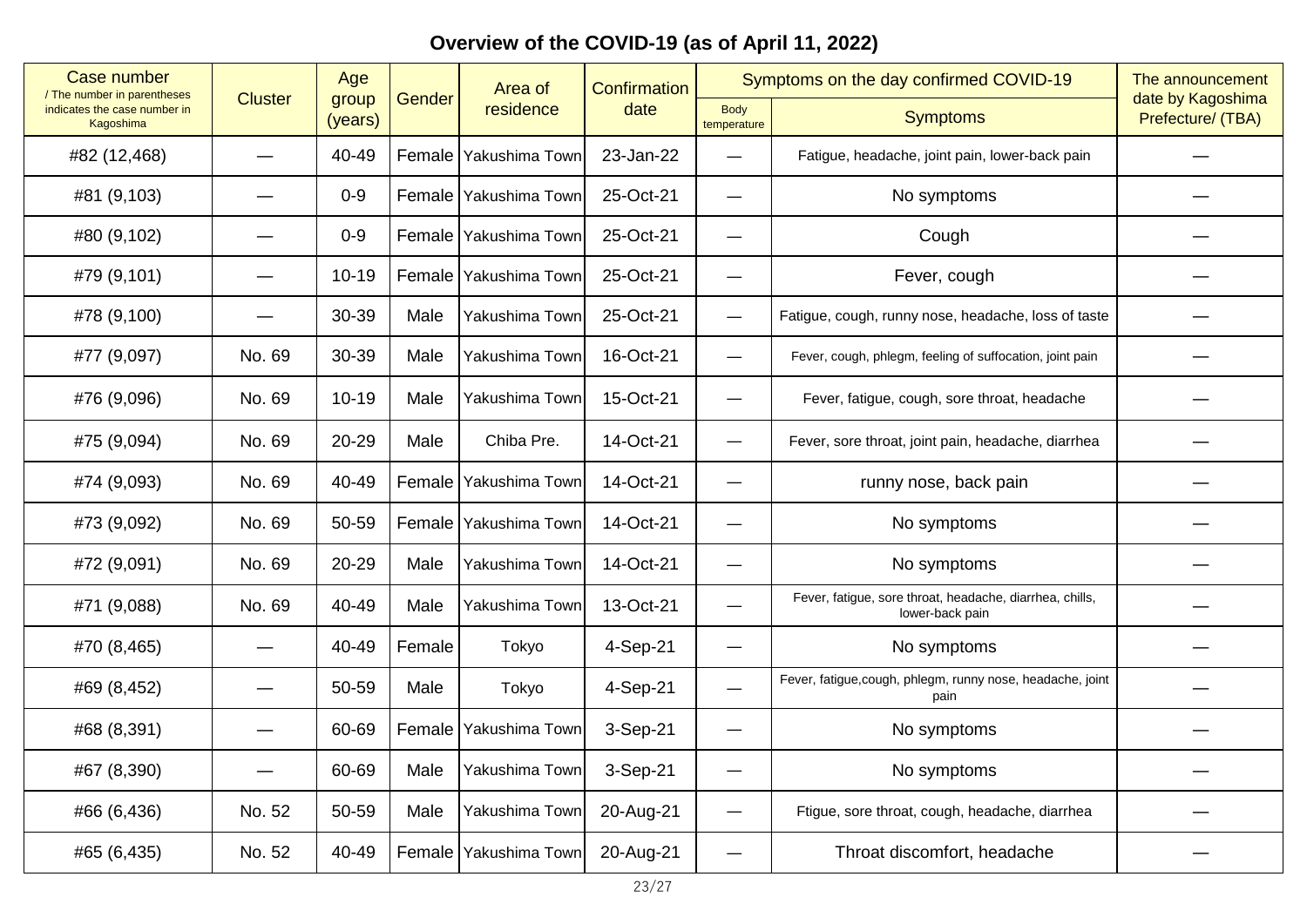| <b>Case number</b><br>/ The number in parentheses |        | Age<br><b>Cluster</b> |        | Area of                 | Confirmation | Symptoms on the day confirmed COVID-19 |                                                                                                                  | The announcement                       |
|---------------------------------------------------|--------|-----------------------|--------|-------------------------|--------------|----------------------------------------|------------------------------------------------------------------------------------------------------------------|----------------------------------------|
| indicates the case number in<br>Kagoshima         |        | group<br>(years)      | Gender | residence               | date         | <b>Body</b><br>temperature             | <b>Symptoms</b>                                                                                                  | date by Kagoshima<br>Prefecture/ (TBA) |
| #64 (6,169)                                       | No. 52 | 50-59                 | Male   | Yakushima Town          | 19-Aug-21    |                                        | Fever, cough, runny nose                                                                                         |                                        |
| #63 (6,168)                                       |        | 40-49                 |        | Female Yakushima Town   | 19-Aug-21    | —                                      | Fever, sore throat, fatigue                                                                                      |                                        |
| #62 (5,894)                                       |        | 40-49                 | Male   | Yakushima Town          | 18-Aug-21    | —                                      | Fever, loss of smell                                                                                             |                                        |
| #61 (5,893)                                       |        | $10 - 19$             |        | Female Yakushima Town   | 18-Aug-21    | —                                      | Fever, headache, chills                                                                                          |                                        |
| #60 (5,729)                                       | No. 52 | 40-49                 | Male   | Yakushima Town          | 17-Aug-21    | $\overline{\phantom{0}}$               | Fever, cough, runny nose, nasal congestion, sore throat, fatigue,<br>headache, joint pain, muscle pain, diarrhea |                                        |
| #59 (5,728)                                       | No. 52 | 40-49                 | Male   | Yakushima Town          | 17-Aug-21    |                                        | Fever, loss of taste and smell                                                                                   |                                        |
| #58 (5,727)                                       | No. 52 | $10 - 19$             | Male   | Fukuoka Pre.            | 17-Aug-21    | —                                      | Sore throat                                                                                                      |                                        |
| #57 (5,726)                                       | No. 52 | $10 - 19$             | Female | Kagoshima City          | 17-Aug-21    | —                                      | Fever, sore throat, cough, joint pain, dull headache                                                             |                                        |
| #56 (5,725)                                       |        | 60-69                 |        | Female Yakushima Town   | 17-Aug-21    | —                                      | Fever, fatigue, headache                                                                                         |                                        |
| #55 (5,724)                                       |        | 50-59                 | Male   | Yakushima Town          | 17-Aug-21    |                                        | Fever, fatigue                                                                                                   |                                        |
| #54 (5,489)                                       | No. 52 | $10 - 19$             | Male   | Kirishima City          | 16-Aug-21    |                                        | Fever, fatigue, runny nose                                                                                       |                                        |
| #53 (5,488)                                       | No. 52 | $10 - 19$             | Male   | Yakushima Town          | 16-Aug-21    | —                                      | Fever, fatigue, feeling of suffocation                                                                           |                                        |
| #52 (5,487)                                       | No. 52 | $10 - 19$             | Male   | Yakushima Town          | 16-Aug-21    |                                        | Fever, fatigue, sore throat, cough                                                                               |                                        |
| #51 (5,486)                                       | No. 52 | 60-69                 | Male   | Yakushima Town          | 16-Aug-21    |                                        | Fever, fatigue, headache                                                                                         |                                        |
| #50 (5,485)                                       | No. 52 | $10 - 19$             |        | Female Yakushima Town   | 16-Aug-21    | —                                      | Fever, fatigue, headache                                                                                         |                                        |
| #49 (5,484)                                       | No. 52 | 30-39                 |        | Female   Kagoshima City | 16-Aug-21    | —                                      | Fever, cough, phlegm, headache                                                                                   |                                        |
| #48 (5,483)                                       | No. 52 | $10 - 19$             |        | Female Yakushima Town   | 16-Aug-21    | —                                      | Fever, cough, throat discomfort, headache                                                                        |                                        |
| #47 (5,214)                                       |        | $0-9$                 | Male   | Yakushima Town          | 14-Aug-21    | —                                      | Red eyes                                                                                                         |                                        |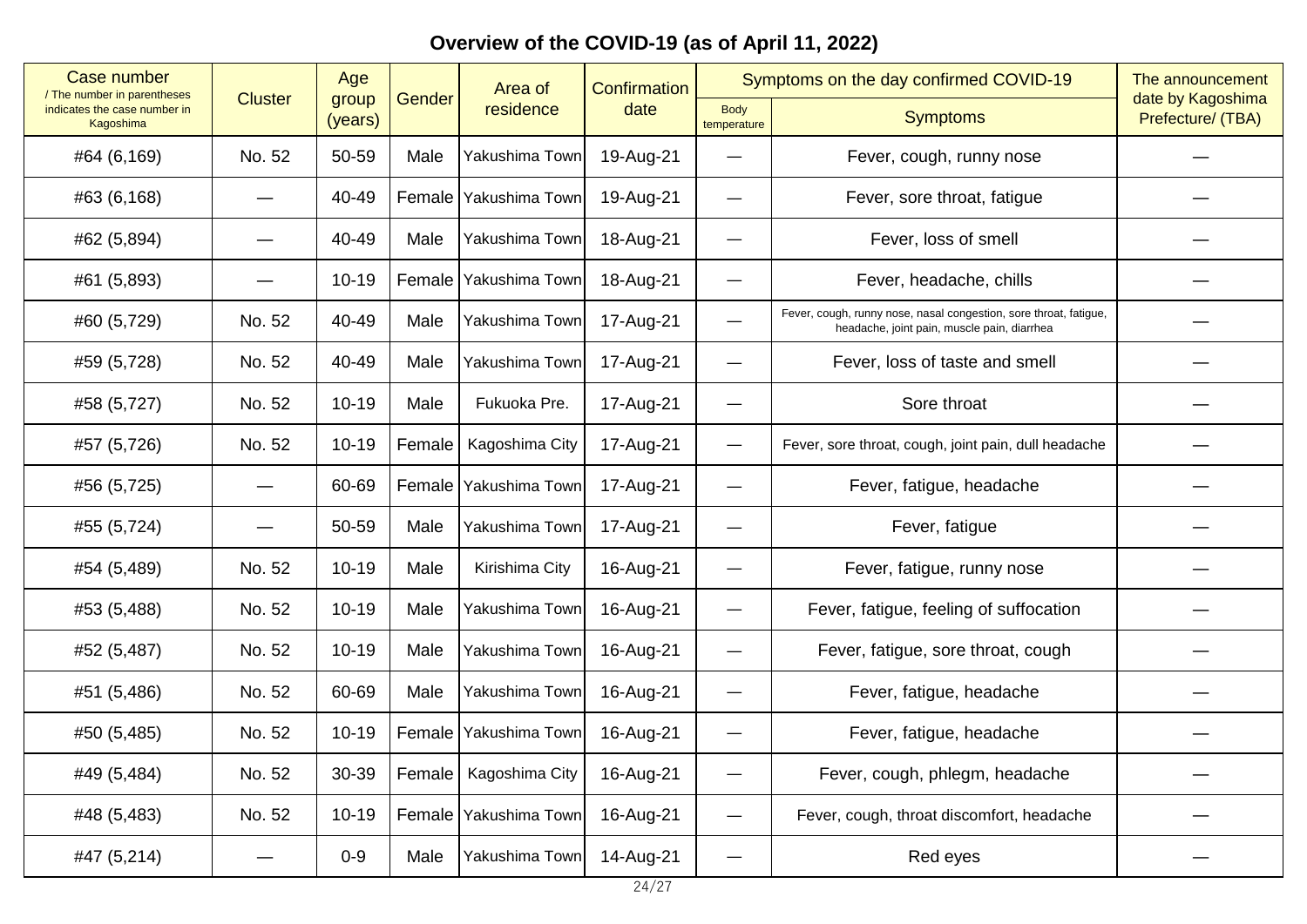| Case number<br>/ The number in parentheses | <b>Cluster</b> | Age              | Gender | Area of<br>residence  | Confirmation<br>date | Symptoms on the day confirmed COVID-19 |                                                           | The announcement                       |
|--------------------------------------------|----------------|------------------|--------|-----------------------|----------------------|----------------------------------------|-----------------------------------------------------------|----------------------------------------|
| indicates the case number in<br>Kagoshima  |                | group<br>(years) |        |                       |                      | <b>Body</b><br>temperature             | <b>Symptoms</b>                                           | date by Kagoshima<br>Prefecture/ (TBA) |
| #46 (5,171)                                | No. 52         | 80-89            |        | Female Yakushima Town | 14-Aug-21            |                                        | Cough                                                     |                                        |
| #45 (5,170)                                |                | 30-39            |        | Female Yakushima Town | 14-Aug-21            | —                                      | Fatigue, cough, sore throat, joint pain, fever            |                                        |
| #44 (5169)                                 | No. 52         | $10 - 19$        |        | Female Yakushima Town | 14-Aug-21            | $\overline{\phantom{0}}$               | No symptoms                                               |                                        |
| #43 (5,168)                                | No. 52         | 40-49            |        | Female Yakushima Town | 14-Aug-21            | $\overline{\phantom{0}}$               | Fever, sore throat, cough, headache, chills               |                                        |
| #42 (5,167)                                | No. 52         | $10 - 19$        | Male   | Fukuoka Pre.          | 14-Aug-21            | —                                      | No symptoms                                               |                                        |
| #41 (5,069)                                |                | $10 - 19$        | Female | Kagoshima             | 13-Aug-21            |                                        | Fever, sore throat, headache                              |                                        |
| #40 (5,051)                                | No. 52         | 40-49            | Female | Yakushima Town        | 13-Aug-21            | —                                      | Fever, fatigue, joint pain                                |                                        |
| #39 (5,050)                                | No. 52         | $10 - 19$        | Female | Kagoshima             | 13-Aug-21            | —                                      | Fever, sore throat                                        |                                        |
| #38 (5,049)                                | No. 52         | $10 - 19$        | Male   | Kanagawa Pre.         | 13-Aug-21            | —                                      | Fever, sore throat, headache, lower-back pain             |                                        |
| #37 (5,048)                                | No. 52         | $10 - 19$        | Male   | Chiba Pre.            | 13-Aug-21            |                                        | Fever, fatigue, sore throat                               |                                        |
| #36 (5,047)                                | No. 52         | $10 - 19$        | Male   | Osaka                 | 13-Aug-21            | —                                      | Fever, fatigue, sore throat, chills                       |                                        |
| #35 (5,046)                                | No. 52         | $10 - 19$        | Male   | Osaka                 | 13-Aug-21            | $\overline{\phantom{0}}$               | No symptoms                                               |                                        |
| #34 (5,045)                                | No. 52         | $10 - 19$        | Male   | Yakushima Town        | 13-Aug-21            | —                                      | Fever, fatigue, sore throat, cough, runny nose, diarrhea  |                                        |
| #33 (5,044)                                | No. 52         | $10 - 19$        | Male   | Fukuoka Pre.          | 13-Aug-21            | —                                      | Headache                                                  |                                        |
| #32 (5,043)                                | No. 52         | $10 - 19$        | Male   | Kyoto                 | 13-Aug-21            | —                                      | Fever, fatigue, headache, sore throat, joint pain, chills |                                        |
| #31 (4,319)                                |                | $10 - 19$        | Male   | Yakushima Town        | 7-Aug-21             | —                                      | Fever                                                     |                                        |
| #30 (3,520)                                |                | 80-89            |        | Female Yakushima Town | 8-Jun-21             | —                                      | Fever, cough                                              |                                        |
| #29 (3,258)                                |                | 60-69            |        | Female Yakushima Town | 28-May-21            | —                                      | Cough                                                     |                                        |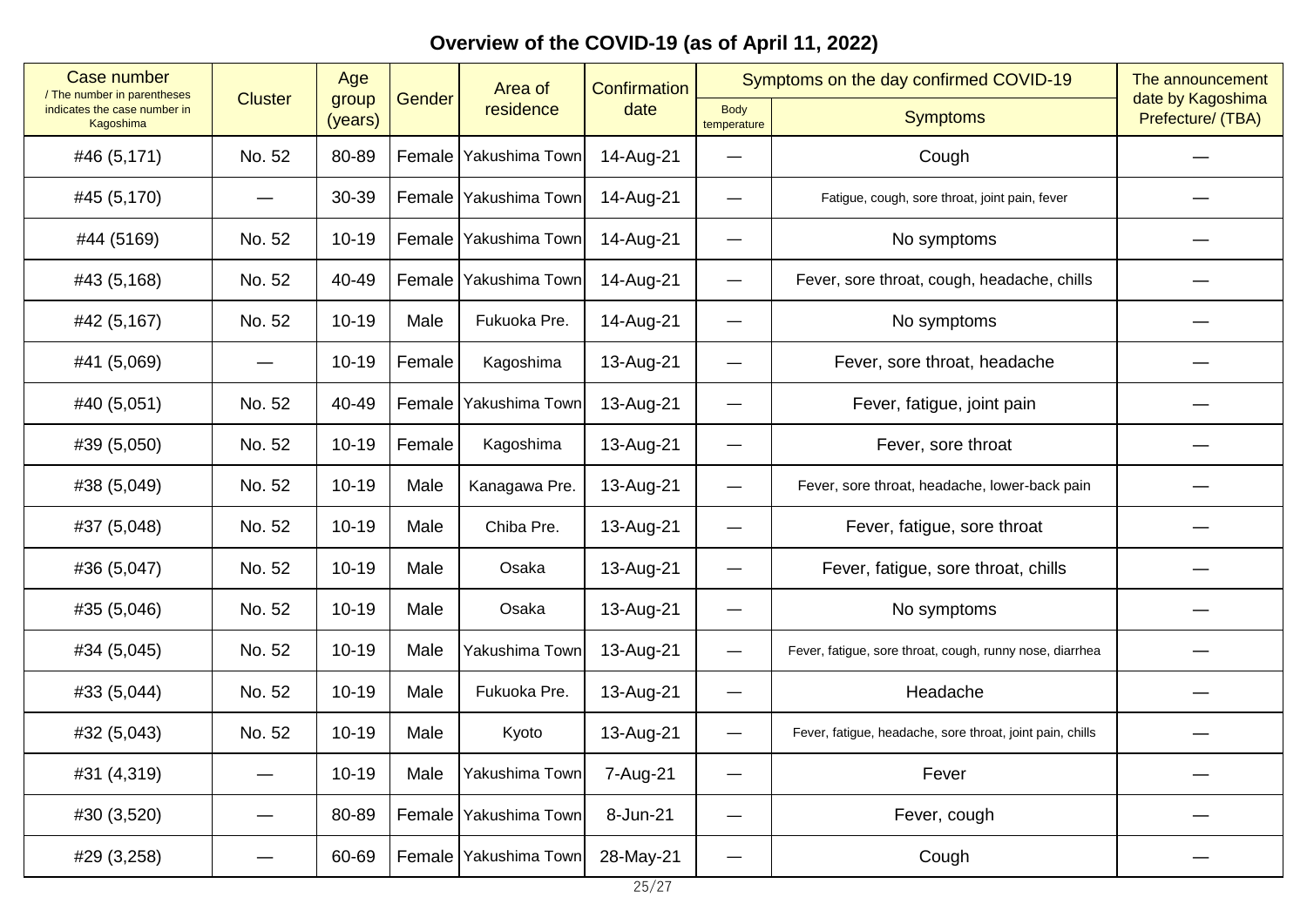| <b>Case number</b><br>/ The number in parentheses |                | Age                                                                                 | Gender<br>group | Area of<br>residence    | Confirmation<br>date | Symptoms on the day confirmed COVID-19 |                                                                         | The announcement                       |  |
|---------------------------------------------------|----------------|-------------------------------------------------------------------------------------|-----------------|-------------------------|----------------------|----------------------------------------|-------------------------------------------------------------------------|----------------------------------------|--|
| indicates the case number in<br>Kagoshima         | <b>Cluster</b> | (years)                                                                             |                 |                         |                      | <b>Body</b><br>temperature             | <b>Symptoms</b>                                                         | date by Kagoshima<br>Prefecture/ (TBA) |  |
| #28 (3,212)                                       |                | 20-29                                                                               | Male            | Yakushima Town          | 26-May-21            | —                                      | Fever, cough, sore throat, feeling of suffocation, fatigue,<br>headache |                                        |  |
| #27 (3,181)                                       |                | 30-39                                                                               |                 | Female   Yakushima Town | 25-May-21            | $\qquad \qquad$                        | Sore throat                                                             |                                        |  |
| #26 (3,180)                                       |                | 30-39                                                                               | Male            | Yakushima Town          | 25-May-21            | --                                     | Sore throat                                                             |                                        |  |
| #25 (3,179)                                       |                | 50-59                                                                               | Male            | Yakushima Town          | 25-May-21            | —                                      | Fever, fatigue, cough, phlegm                                           |                                        |  |
| #24 (3,077)                                       |                | 60-69                                                                               |                 | Female   Yakushima Town | 21-May-21            | —                                      | Fever                                                                   |                                        |  |
| #23 (3,076)                                       |                | 60-69                                                                               | Male            | Yakushima Town          | 21-May-21            | $\overline{\phantom{0}}$               | Fever, cough, phlegm, sore throat, fatigue                              |                                        |  |
| #22 (3,075)                                       |                | 20-29                                                                               | Male            | Yakushima Town          | 21-May-21            | $\overline{\phantom{0}}$               | Fever, fatigue, sore throat, abdominal pain, joint pain                 |                                        |  |
| #21 (2,848)                                       |                | 80-89                                                                               |                 | Female Yakushima Town   | 15-May-21            | e e                                    | No symptoms                                                             |                                        |  |
| #20 (2,816)                                       |                | 50-59                                                                               |                 | Female Yakushima Town   | 14-May-21            | --                                     | Sore throat, loss of appeite                                            |                                        |  |
| #19 (2,776)                                       |                | 40-49                                                                               |                 | Female   Yakushima Town | 13-May-21            | $\overline{\phantom{0}}$               | Fever, cough, loss of taste & smell, sore throat                        |                                        |  |
| #18 (2,775)                                       |                | 30-39                                                                               |                 | Female Yakushima Town   | 13-May-21            |                                        | Nasal congestion, loss of smell                                         |                                        |  |
| #17 (2,774)                                       |                | 20-29                                                                               | Female          | Fukuoka Pre.            | 13-May-21            | —                                      | Fever, fatigue                                                          |                                        |  |
| #16 (2,651)                                       |                | 50-59                                                                               | Male            | Yakushima Town          | 11-May-21            | —                                      | No symptoms                                                             |                                        |  |
| #15 (2,608)                                       |                | $10 - 19$                                                                           | Male            | Yakushima Town          | 10-May-21            | —                                      | Fever, cough                                                            |                                        |  |
| #14 (2,500)                                       |                | This case was removed from the COVID-19 case list because of a negative test result |                 |                         |                      |                                        |                                                                         |                                        |  |
| #13 (1,979)                                       |                | 60-69                                                                               | Male            | Yakushima Town          | 20-Apr-21            | 37.7 °C                                | Joint pain, throat discomfort, dull headache                            |                                        |  |
| #12 (1,977)                                       | —              | 30-39                                                                               | Male            | Yakushima Town          | 19-Apr-21            | 36.8 °C                                | No symptoms                                                             |                                        |  |
| #11 (1,955)                                       |                | 70-79                                                                               | Male            | Yakushima Town          | 17-Apr-21            | 36.4 °C                                | No symptoms                                                             |                                        |  |